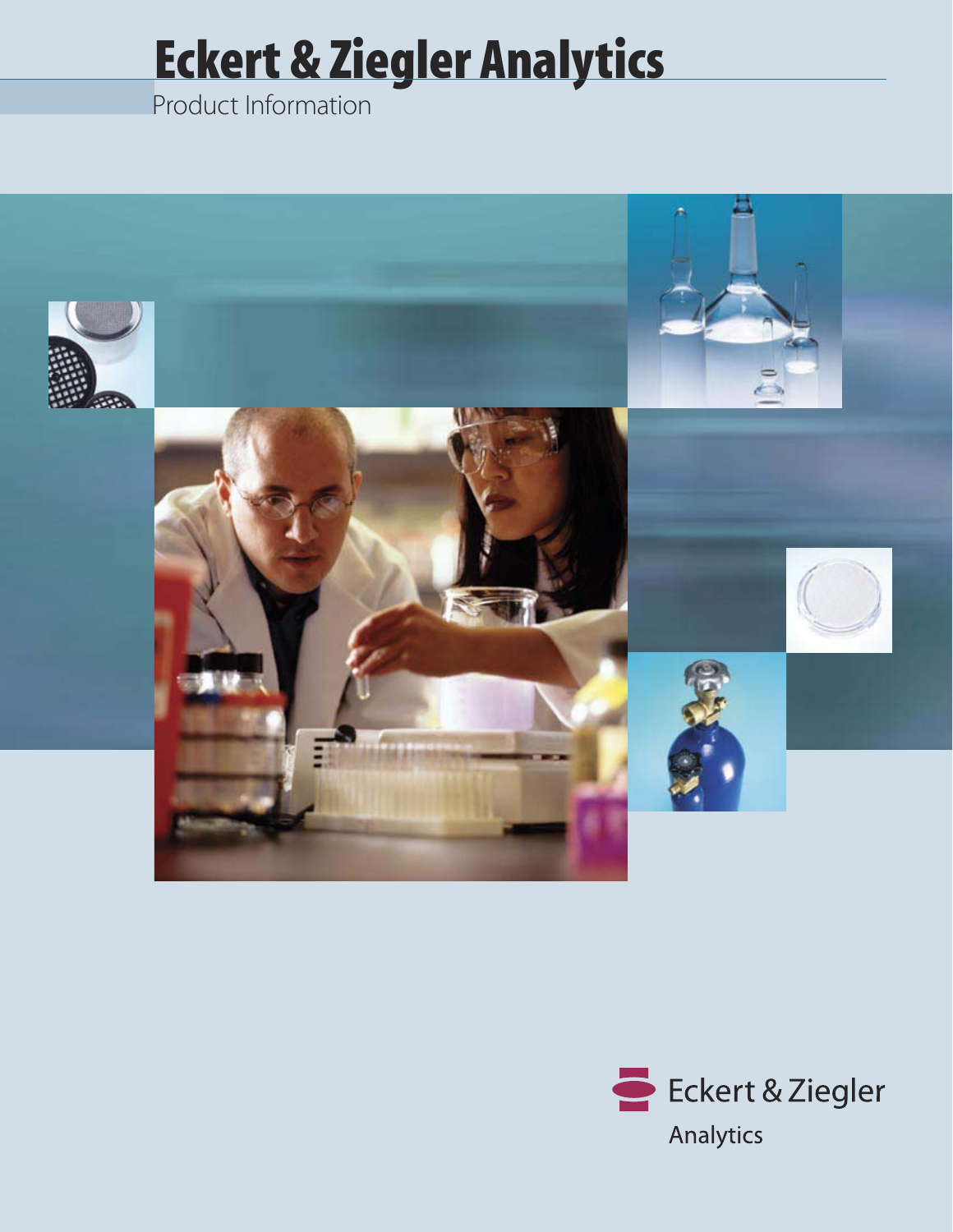## Table of Contents

Eckert & Ziegler Analytics—Product Information



| Introduction                                                                | 3              |
|-----------------------------------------------------------------------------|----------------|
| Traceability                                                                | 3              |
| Quality                                                                     | $\mathsf{3}$   |
| Gamma-Ray Standards                                                         | $\overline{4}$ |
| Mixed Gamma Standard                                                        | 5              |
| Other Mixtures                                                              | 7              |
| Single-Radionuclide Standards                                               | 10             |
| Gas Standards                                                               | 12             |
| Simulated                                                                   | 13             |
| Unpressurized                                                               | 13             |
| Pressurized                                                                 | 13             |
| Liquid Standards                                                            | 14             |
| Custom                                                                      | 15             |
| Stock                                                                       | 15             |
| Low-Level Tracers                                                           | 15             |
| Health Physics Standards                                                    | 20             |
| Airborne Particulate and Wipe Test Determination                            | 22             |
| Planchets (Simulated Evaporated Liquids)                                    | 23             |
| Airborne Radio-Iodine Determinations                                        | 23             |
| Surface-Contamination Monitors                                              | 24             |
| Internal Dosimetry (Whole Body Counting)                                    | 25             |
| Large-Volume Gamma-Ray Standards for Waste Assay<br>and Effluent Monitoring | 25             |
| Electrodeposited Standards                                                  | 26             |
| Liquid Scintillation Counting Standards                                     | 28             |
| Quenched                                                                    | 29             |
| Unquenched                                                                  | 29             |
| Alpha/Beta                                                                  | 29             |
| Inter-Laboratory Cross-Check Programs                                       | 30             |
| Nuclear Power Plant Laboratories                                            | 32             |
| Environmental Measurements Laboratories                                     | 33             |
| General Information                                                         | 34             |
| Contact                                                                     | 34             |
| Terms and Conditions                                                        | 35             |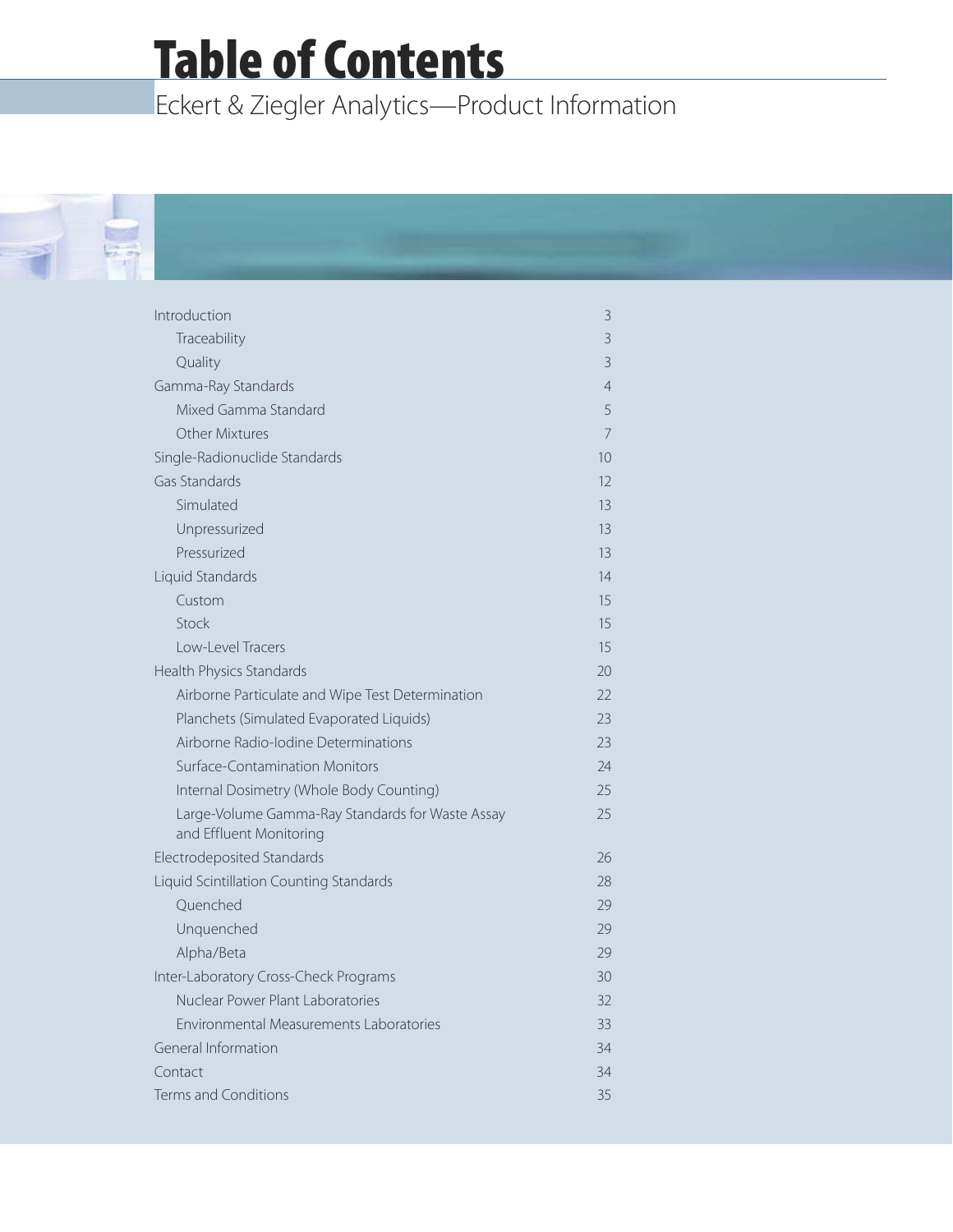## Introduction

The sole focus at Eckert & Ziegler Analytics is the preparation of quality radioactive calibration standards and calibrationrelated products. Our in-depth understanding of the intricacies of custom-standard preparation and the preparation of inter-laboratory cross-check samples makes us the premier supplier of custommade radionuclide calibration standards and inter-laboratory cross-check products. Eckert & Ziegler Analytics' experienced, professional staff ensures that you are able to purchase the appropriate standards for your calibration needs. Our continuing technical support after the sale guarantees that you meet those calibration needs.



## **Traceability**

Eckert & Ziegler Analytics is committed to ensuring the traceability of its radionuclide calibration standards. For more than twenty-five years Eckert & Ziegler Analytics has participated in Measurements Assurance Programs (MAPs) with the National Institute of Standards and Technology (NIST) and has successfully completed over 1800 individual measurements on 40 different radionuclides. Eckert & Ziegler Analytics' participation in the NIST/ Nuclear Energy Institute (NIST/NEI) Measurements Assurance Program for the Nuclear Power Industry satisfies the requirements of the United States' Nuclear Regulatory Commission's Regulatory Guide 4.15, Revision 1, 1979, and ANSI N42.22-1995 American National Standard – Traceability of Radioactive Sources to the National Institute of Standards and Technology (NIST) and Associated Instrument Quality Control.

Eckert & Ziegler Analytics is an active participant with the American National Standards Institute (ANSI) subcommittee on radioactivity measurements. Eckert & Ziegler Analytics' personnel have assisted in the writing of the standard on traceability (ANSI N42.22) and are assisting in the development of an accreditation program for standards suppliers.

## **Quality**

Eckert & Ziegler Analytics has one of the best quality-assurance programs in the custom-standard preparation industry. From 1980 to the present Eckert & Ziegler Analytics has delivered quality standards whose calibrations are accurate and completely supported by quality-assurance documentation. Each of our standards must pass a rigorous quality-control testing process.

For the quality-control testing of custom-geometry gammaray standards, Eckert & Ziegler Analytics maintains a current database including efficiencies from more than 40,000 individual standards in over 600 geometries. This data collection also allows Eckert & Ziegler Analytics to assist its customers in making informed decisions when choosing geometries and optimum activities for calibrating detectors.

These services are included as part of the package when purchasing Eckert & Ziegler Analytics standards. All of our resources are available to assist you with your purchase. These are the reasons we say "Our Universe is Calibration" and why we believe it makes a difference to our customers. We invite you to visit our universe and investigate how we can meet your calibration needs.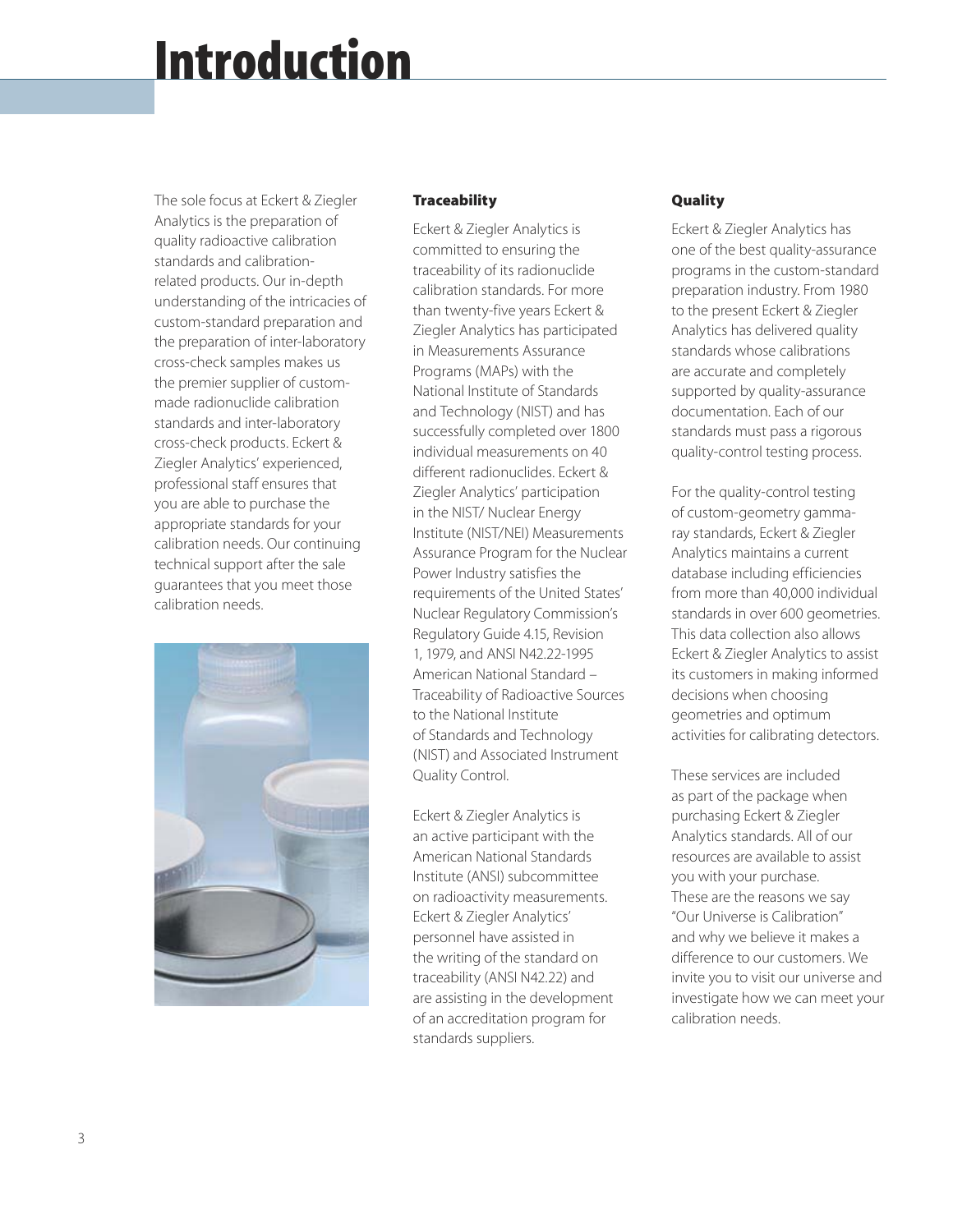# Gamma-Ray Standards

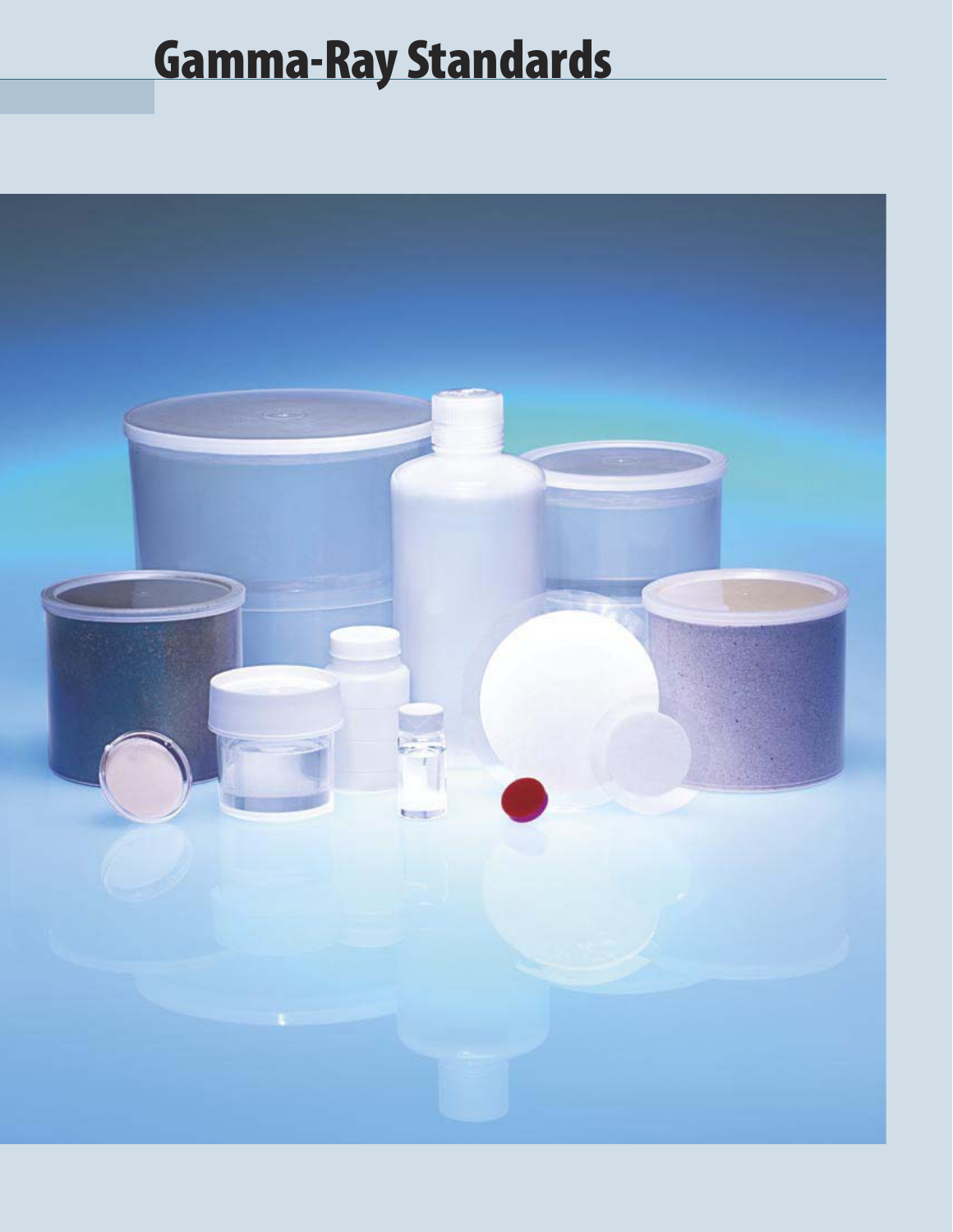Analytics' Mixed-Gamma-Ray Standards provide efficiency calibrations for germanium gamma-ray-spectrometer systems over a wide energy range. These radionuclide mixtures provide the most accurate calibrations available for modern, high-efficiency germanium detectors.

All custom-made, gammaray calibration standards must pass Analytics' quality-control requirements as follows:

Calibrations utilizing Analytics' standards demonstrate traceability to NIST. Analytics' participation in the NIST/ Nuclear Energy Institute (NIST/NEI) Measurements Assurance Program for the Nuclear Power Industry satisfies the requirements of the United States' Nuclear Regulatory Commission's Regulatory Guide 4.15, Revision 1, 1979, and ANSI N42.22-1995 American National Standard – Traceability of Radioactive Sources to the National Institute of Standards and Technology (NIST) and Associated Instrument Quality Control.

Each standard is prepared gravimetrically with a calibrated balance.

After preparation, each standard is counted with a calibrated, germanium spectrometer system. The counting efficiencies at each primary energy are compared to the counting efficiency of at least one independent standard and agreement must be within Analytics' stated uncertainty. For the quality-control testing of custom-geometry gamma-ray standards, Analytics maintains a current database including efficiencies from more than 40,000 individual standards in over 600 geometries.

## Mixed Gamma Standard (Basic 8-isotope mixture): Advantages

The Mixed Gamma Standard contains carefully selected radionuclides for minimum spectral interference.

The use of multiple gammaray-emitting radionuclides with simple spectra (single or at most twin gamma-ray emissions) allows the activities of each component to be adjusted to give approximately equal counting statistics across the entire energy range. The result is that all regions of the energyversus-efficiency curve will have equal precision.

This mixture minimizes coincident summing effects, which is particularly important when counting close to large, high-efficiency, germanium detectors. For more information on problems with coincidence summing consult "The Counting Room: Special Edition," Radioact. Radiochem., McFarland, T., Ed; Caretaker Communications, 1994; pp 67-86.

The calibration is performed by germanium spectrometry on the final mixture. This procedure provides verifiable final calibrations and uncertainty values for each component. Typical uncertainties are in the range of 3 - 4%, relative expanded uncertainty (k=2).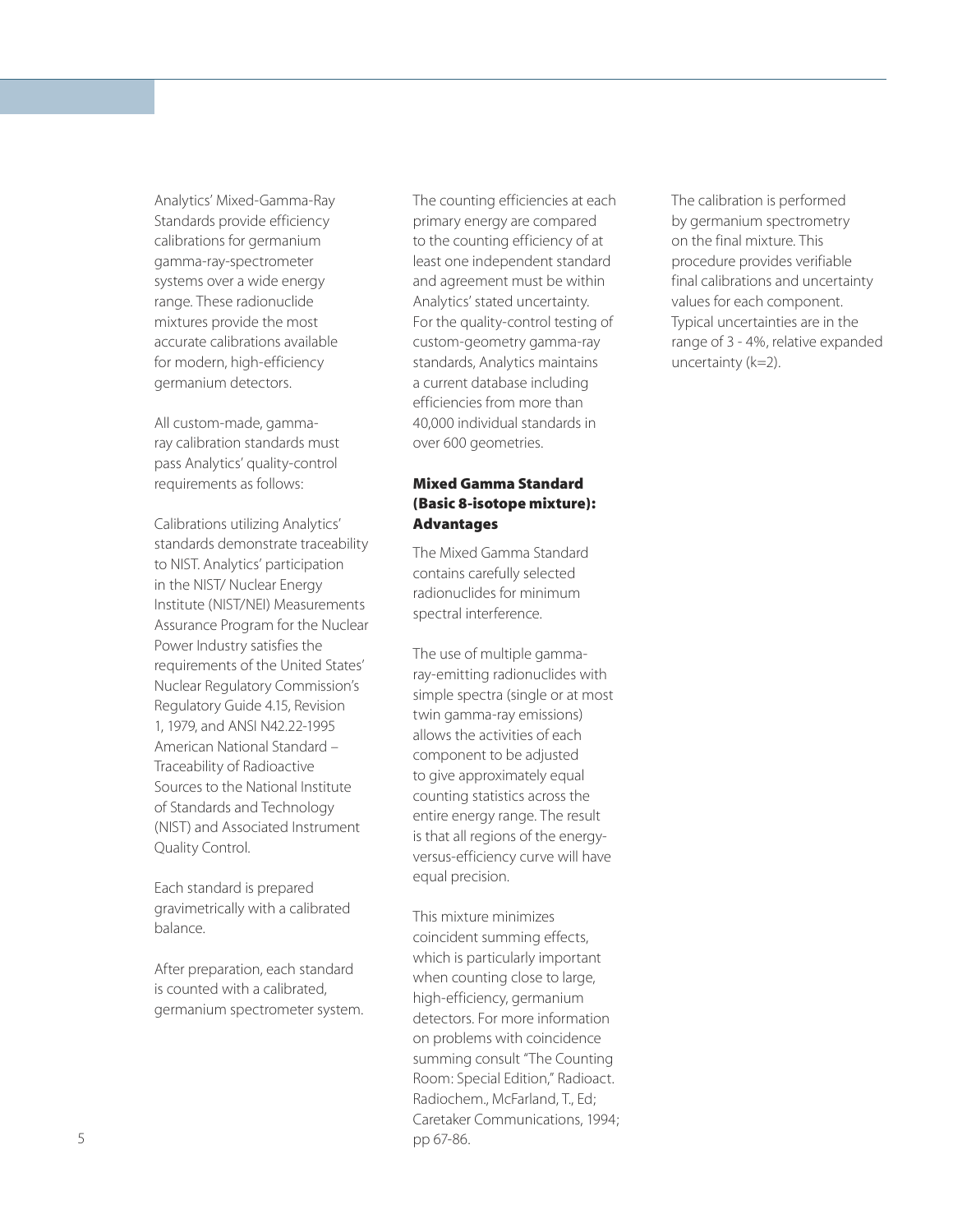## Gamma-Ray Standards

## **Matrices**

Over the past twenty-five years Analytics has prepared custom-made standards in hundreds of different geometries utilizing many different matrices.

- n Water-equivalent solid standards are prepared in hundreds of different geometries. These standards are individually traceable and much safer to handle in the counting room than liquid standards. There is no possibility of leakage, spillage or plate-out of the radioactive material. Matrix density is 1.15 g/cc.
- n Air filter standards are uniformly deposited to your specifications and sealed in customer supplied counting configurations.
- n Charcoal and silver zeolite cartridge standards are prepared in customer supplied cartridges loaded to your specifications.
- **Soil or sand standards are prepared in customer supplied counting containers. Matrix density ranging from** 1.5 g/cc to 1.7 g/cc.
- $\blacksquare$  High density solids with density range from 1.5 to 2.0 g/cc.
- **Vegetation or simulated vegetation standards are prepared in customer supplied counting containers with an** approximate density of 0.6 g/cc.
- n Simulated gas standards are prepared in customer supplied gas counting containers. These low-density (0.02 g/cc) standards have the same gamma-ray attenuation characteristics as actual gas standards and greatly extend the energy range and useful life of the calibration standard.
- Point sources are mounted in various geometries, again to your specifications.



### SPECTRUM OF ANALYTICS' MIXED GAMMA STANDARD

**ENERGY, keV**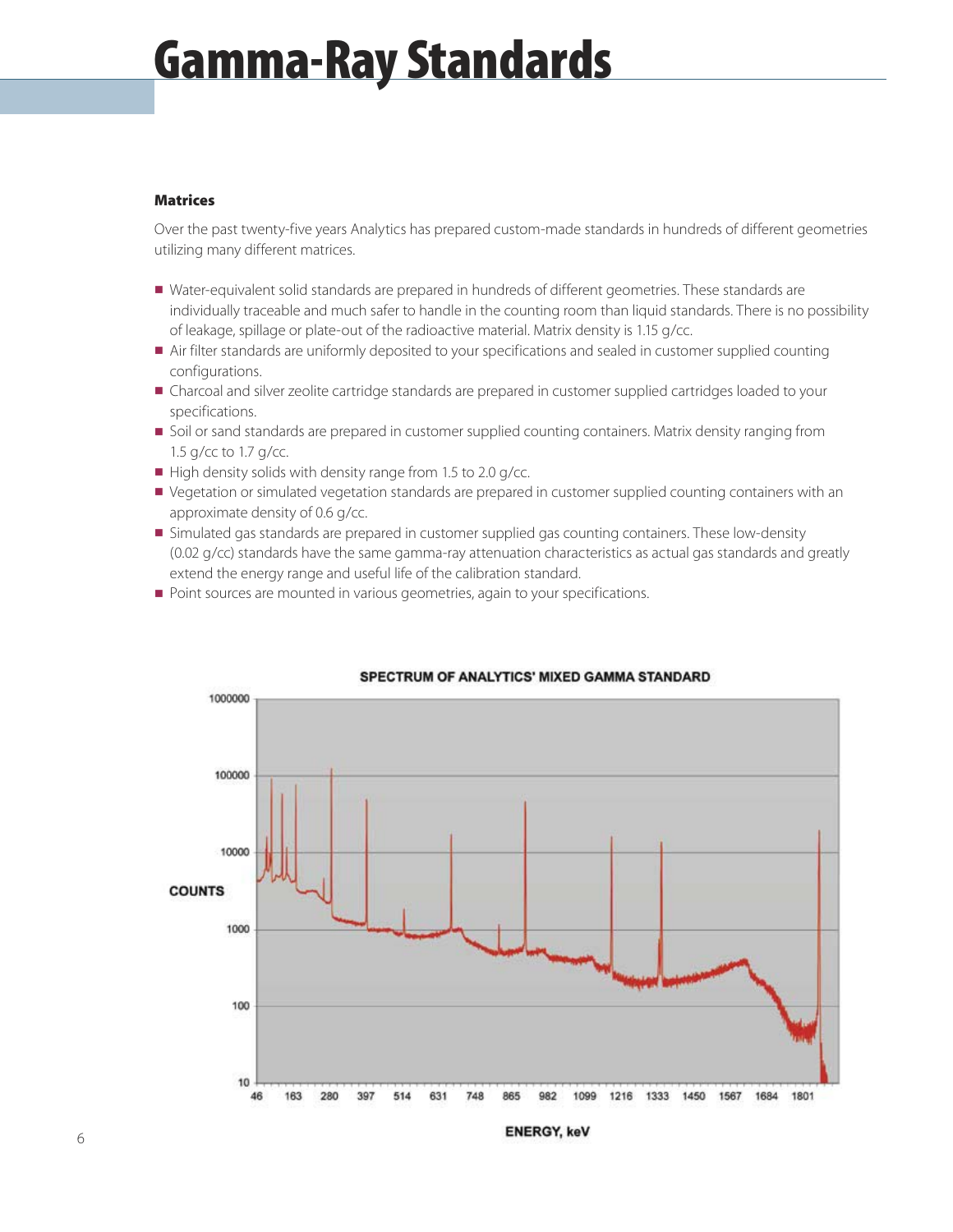

### **Efficiency Curve for Mixed Gamma Standard**

### Other Mixtures

Analytics' Mixed Gamma Standard utilizes the basic eight radionuclides listed as Option 1 in the Mixed Gamma-Ray Standards Table. The approximate gamma-ray emission rate for a 3 microCi (111 kBq) source is given as an example. Option 2 adds 241Am to the mixture to extend the energy range down to 59.5 keV. Option 3 adds 85Sr to give a gamma-ray emission at 514 keV, which is useful in some applications. Option 4 adds both 241Am and 85Sr. To further extend the low-energy range to 46.5 keV, 210Pb can be added to the mixture. In order to measure coincidence-summing effects 65Zn (1115 keV) and 54Mn (835 keV) can be added. Option 5 replaces the 203Hg in the mixture with 51Cr, and adds 85Sr. Option 6, True Coincidence Correction (TCC) mixture, is used with special software to correct for coincidence summing effects. Custom mixtures for other applications such as NaI(TI) spectrometry can also be prepared. See tables listed for all options.



For additional information consult our technical representatives.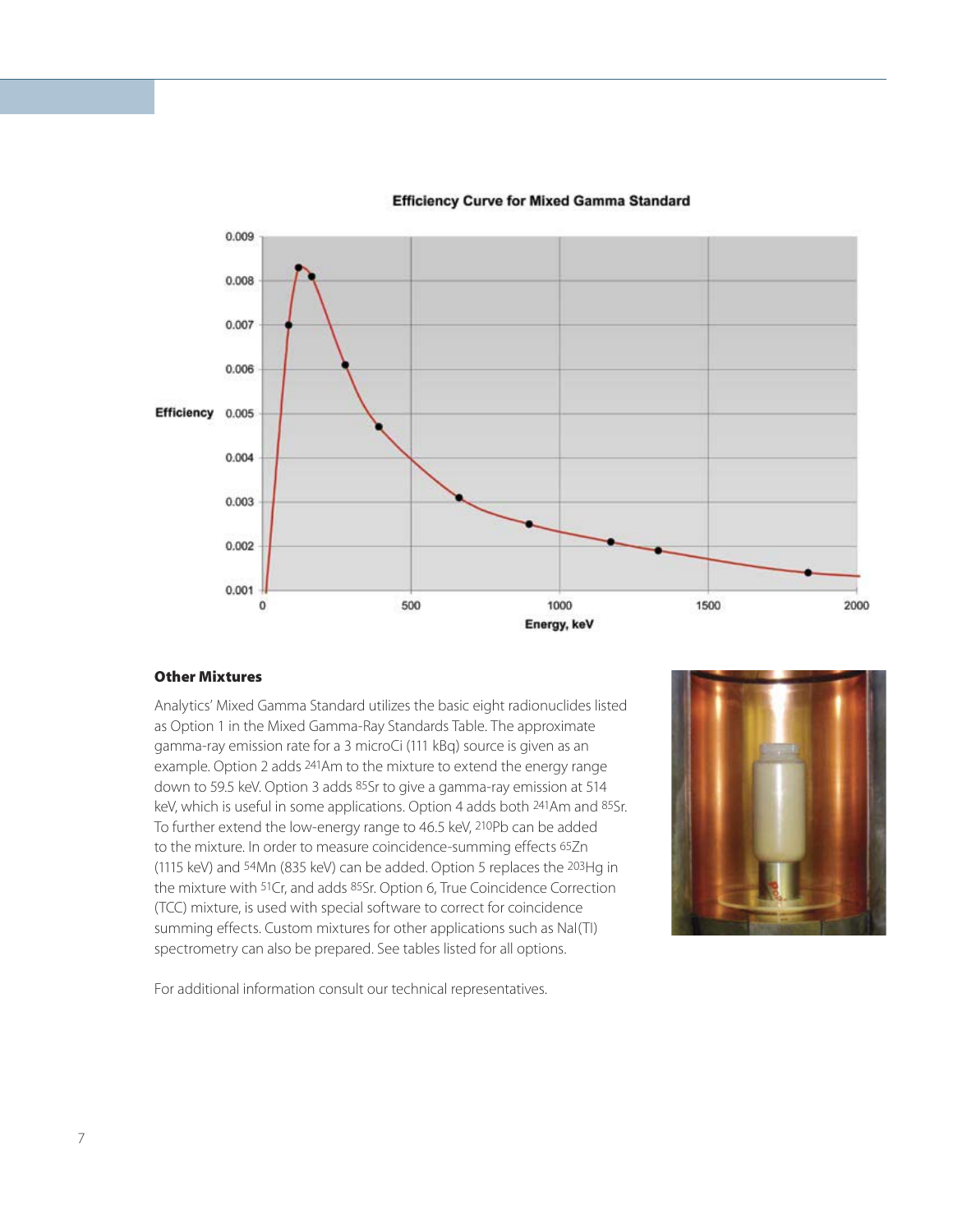## Gamma-Ray Standards

## Mixed Gamma-Ray Standards Table

| Option 1<br><b>Basic Eight Radionuclide Mixture</b> |              |           |                       |
|-----------------------------------------------------|--------------|-----------|-----------------------|
| Radio-Nuclide                                       | Energy (keV) | Half-Life | Approx Emission Rate* |
| 109 <sub>rd</sub>                                   | 88           | 462.6d    | 2900                  |
| 57 <sub>0</sub>                                     | 122          | 271.79 d  | 1900                  |
| 139(e)                                              | 166          | 137.6d    | 2400                  |
| 203Hq                                               | 279          | 46.61 d   | 4500                  |
| 1135n                                               | 392          | 115.1 $d$ | 3300                  |
| $137\zeta$                                          | 662          | 30.07 y   | 2200                  |
| 88Y                                                 | 898          | 106.6d    | 8000                  |
| 60 <sub>0</sub>                                     | 1173         | 5.271y    | 3800                  |
| 60 <sub>0</sub>                                     | 1332         | 5.271y    | 3800                  |
| 88Y                                                 | 1836         | 106.6d    | 8400                  |

| <b>Option 2</b> | <b>Basic Eight Radionuclide Mixture Plus</b> |           |                       |
|-----------------|----------------------------------------------|-----------|-----------------------|
| Radio-Nuclide   | Energy (keV)                                 | Half-Life | Approx Emission Rate* |
| 241Am           | 59 5 keV                                     | 432 v     | 2200                  |

| Option 3      | <b>Basic Eight Radionuclide Mixture Plus</b> |           |                       |
|---------------|----------------------------------------------|-----------|-----------------------|
| Radio-Nuclide | Energy (keV)                                 | Half-Life | Approx Emission Rate* |
| $85\zeta$ r   | 514 keV                                      | 64 84 d   | 3900                  |

| Option 4<br><b>Basic Eight Radionuclide Mixture Plus</b> |              |           |                       |
|----------------------------------------------------------|--------------|-----------|-----------------------|
| Radio-Nuclide                                            | Energy (keV) | Half-Life | Approx Emission Rate* |
| 241Am                                                    | 59 5 keV     | 432 v     | 2200                  |
| 85 <sub>r</sub>                                          | 514 keV      | 64 84 d   | 3900                  |

\* Approximate gamma-ray emission rate (gps) from a 3 microCi (111 kBq) standard. Individual emission rates may vary from batch to batch.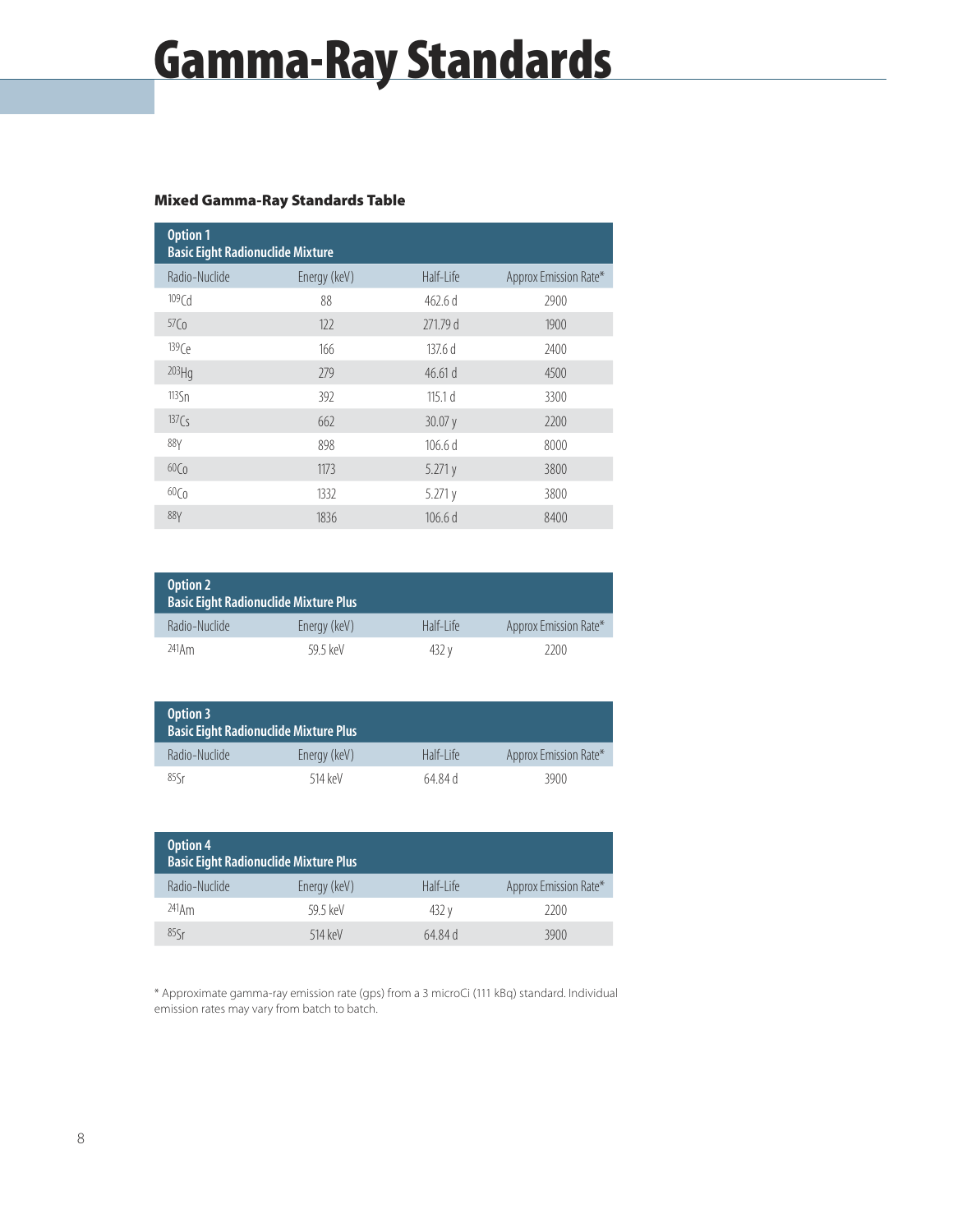## Mixed Gamma-Ray Standards Table (cont.)

| <b>Option 5</b> | Basic Eight Radionuclide Mixture Replaces 203Hg with 51Cr and adds 85Sr |           |                       |
|-----------------|-------------------------------------------------------------------------|-----------|-----------------------|
| Radio-Nuclide   | Energy (keV)                                                            | Half-Life | Approx Emission Rate* |
| 51Cr            | 3201 keV                                                                | 277d      | 4600                  |
| 85              | 514 keV                                                                 | 64 84 d   | 3900                  |

| Option 6          | <b>True Coincidence Correction Mixture (TCC)</b> |                    |                       |
|-------------------|--------------------------------------------------|--------------------|-----------------------|
| Radio-Nuclide     | Energy (keV)                                     | Half-Life          | Approx Emission Rate* |
| 241Am             | 59.5                                             | 432 y              | 2300                  |
| 109 <sub>rd</sub> | 88                                               | 462.6d             | 2100                  |
| 57 <sub>0</sub>   | 122                                              | 271.79 d           | 1300                  |
| 139(e)            | 166                                              | 137.6 d            | 1600                  |
| 203Hg             | 279                                              | 46.61 d            | 3900                  |
| 1135n             | 392                                              | 115.1 <sub>d</sub> | 2100                  |
| 85Sr              | 514                                              | 64.84 d            | 4400                  |
| 134C <sub>S</sub> | 604.7                                            | 754.2 d            | 7000                  |
| 137C <sub>S</sub> | 662                                              | 30.07 y            | 1500                  |
| 134C <sub>S</sub> | 795.9                                            | 754.2 d            | 6100                  |
| 54Mn              | 834.9                                            | 312.1 d            | 4000                  |
| 88Y               | 898                                              | 106.6d             | 7000                  |
| 657n              | 1115.6                                           | 244.3 d            | 5400                  |
| 88Y               | 1836                                             | 106.6d             | 7400                  |

\* Approximate gamma-ray emission rate (gps) from a 3 microCi (111 kBq) standard. Individual emission rates may vary from batch to batch.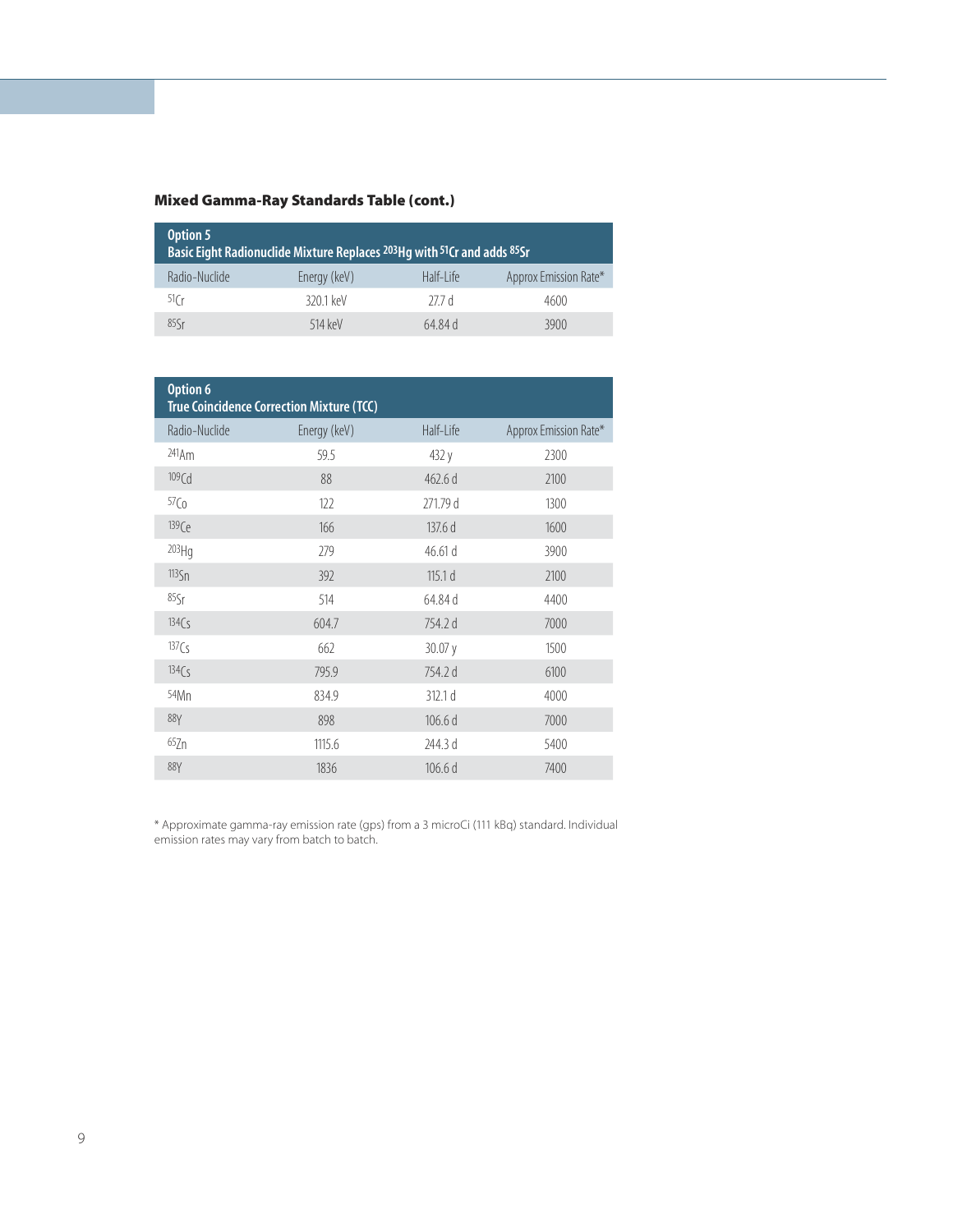## Single-Radionuclide Standards

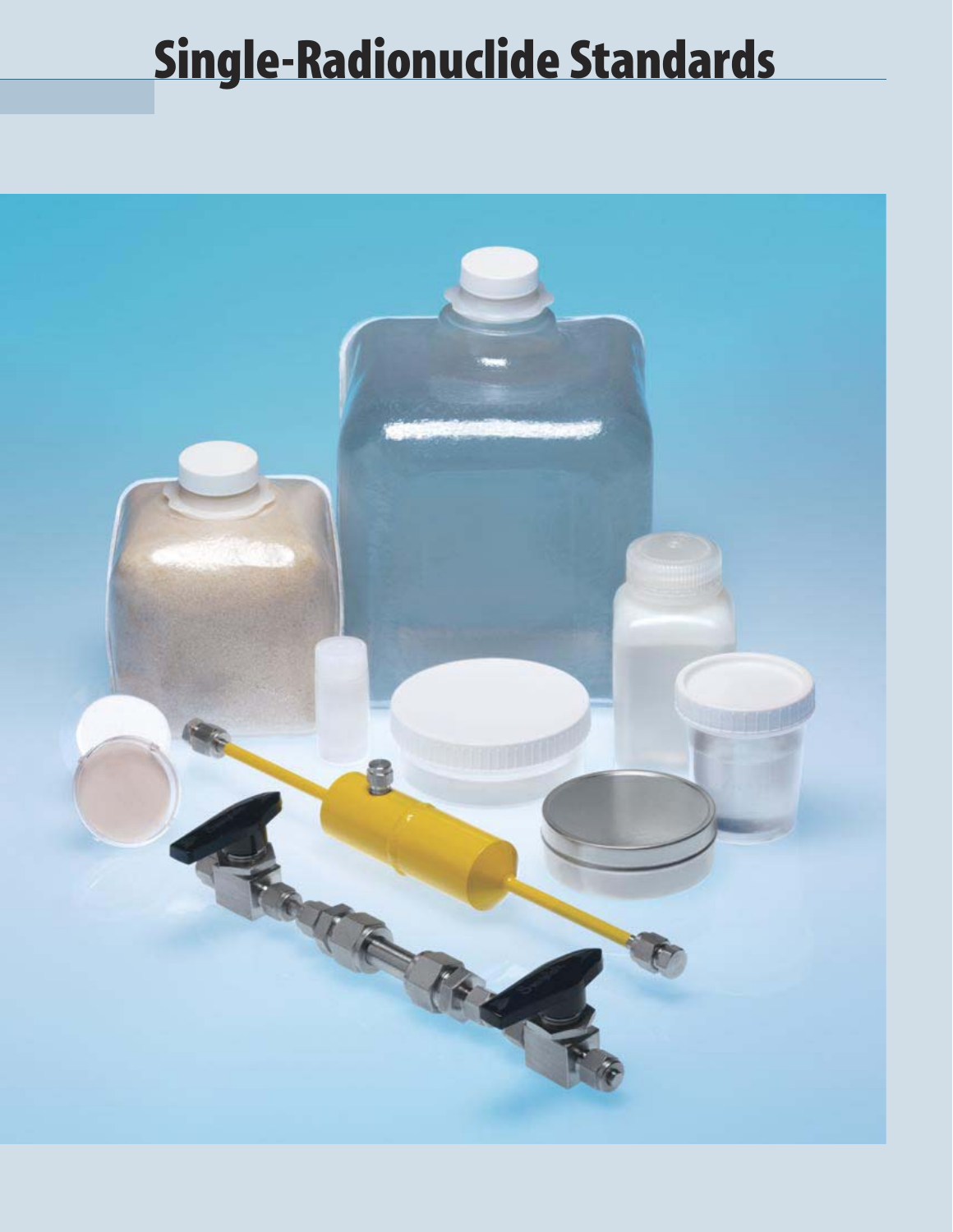Calibrations utilizing Analytics' standards have demonstrated traceability to NIST. Analytics participation in the NIST/ Nuclear Energy Institute (NIST/NEI) Measurements Assurance Program for the Nuclear Power Industry satisfies the requirements of the United States' Nuclear Regulatory Commission's Regulatory Guide 4.15, Revision 1, 1979 and ANSI N42.22-1995 American National Standard – Traceability of Radioactive Sources to the National Institute of Standards and Technology (NIST) and Associated Instrument Quality Control.

Analytics can prepare customgeometry single-radionuclide standards utilizing a wide variety of radionuclides. Contact us with your specifications of radionuclide, activity and geometry. All custom-made, calibration standards must pass Analytics' documented qualitycontrol requirements.

## **Matrices**

Over the past twenty-five years Analytics has prepared custom-made standards in hundreds of different geometries utilizing many different matrices.

- Water-equivalent solid standards are prepared in hundreds of different geometries. These standards are individually traceable and much safer to handle in the counting room than liquid standards. There is no possibility of leakage, spillage or plate-out of the radioactive material. Matrix density is 1.15 g/cc.
- Air Filter standards are uniformly deposited to your specifications and sealed in customer supplied counting configurations.
- Charcoal and silver zeolite cartridge standards are prepared in your cartridges loaded to your specifications.
- Soil or sand standards are prepared in customer supplied counting containers. Matrix density range from 1.5 g/cc to 1.7 g/cc.
- $\blacksquare$  High density solids with density range from 1.5 to 2.0 g/cc.
- Vegetation or simulated vegetation standards are prepared in customer supplied counting containers with an approximate density of 0.6 g/cc.
- n Simulated gas standards are prepared in customer supplied gas counting containers. These low-density (0.02 g/cc) standards have the same gamma-ray attenuation characteristics as actual gas standards and greatly extend the energy range and useful life of the calibration standard.
- Point sources are mounted in various geometries, again to your specifications.

If you do not find your specific geometry give us a call. Let us put our experience in preparing custom standards to work for you.

Each standard is prepared gravimetrically with a calibrated balance. After preparation, each standard is counted with a calibrated detector system.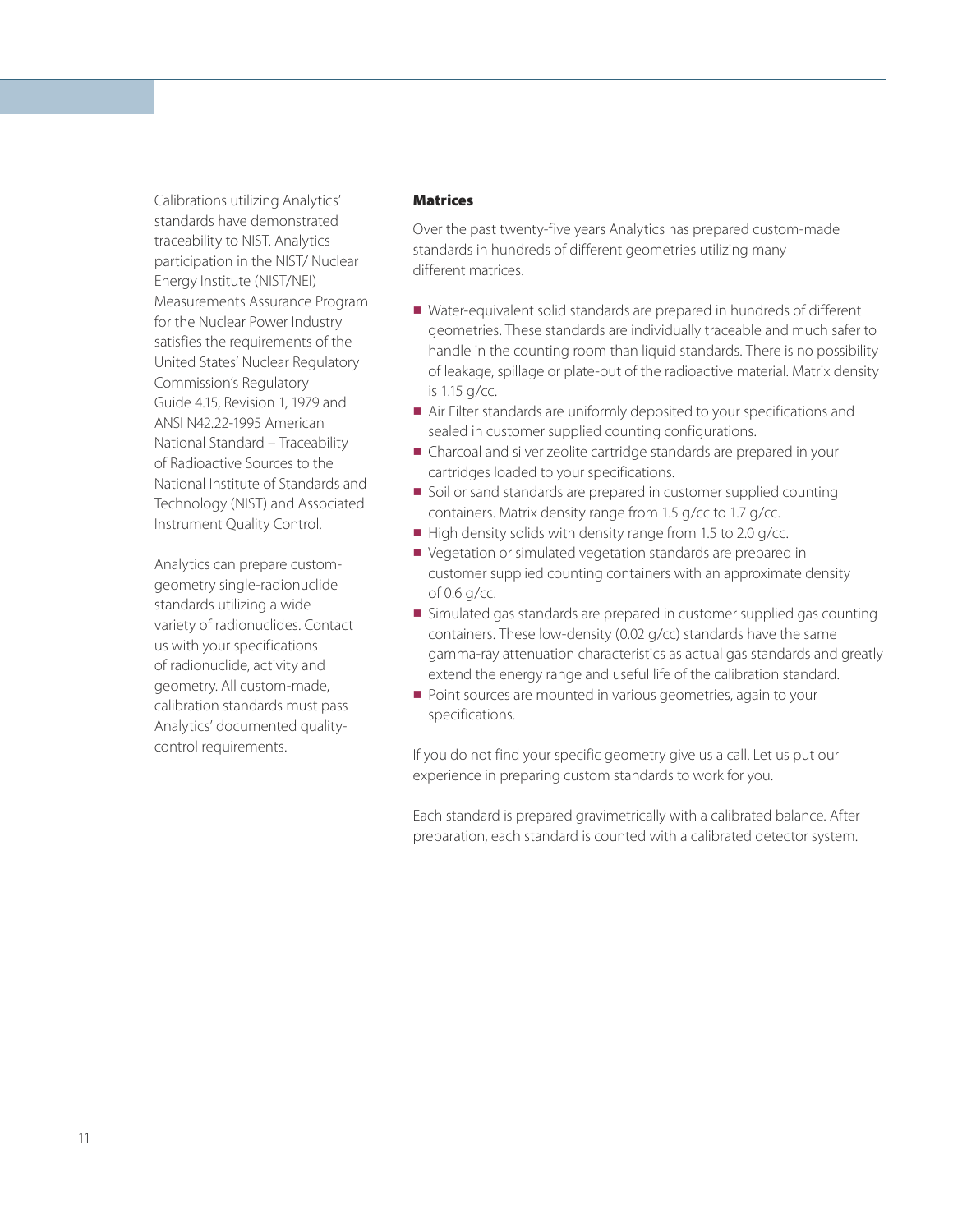## Gas Standards

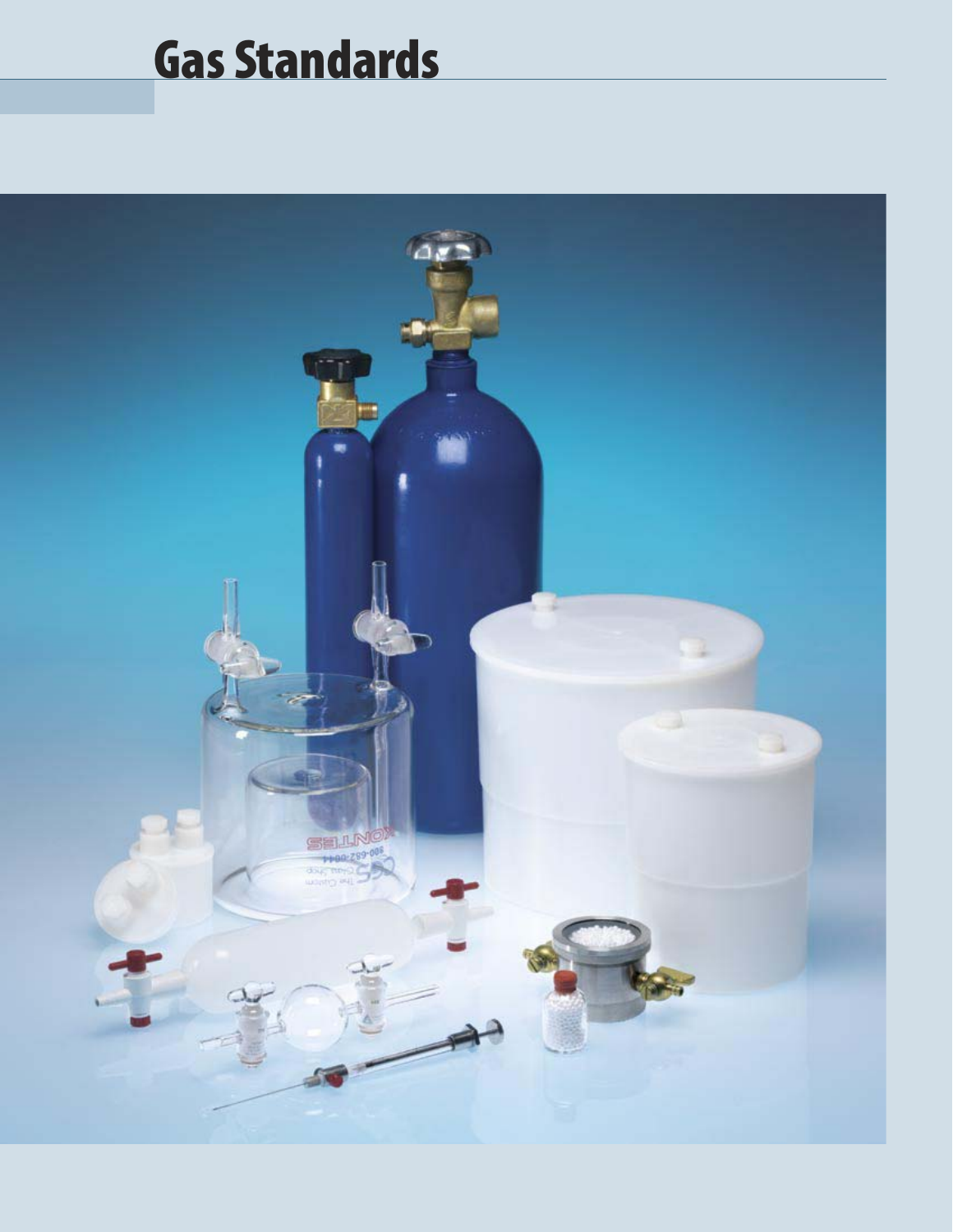### Simulated-Gas Standards

Analytics' custom-made, simulated-gas standards provide calibration for gamma-ray spectrometers over a wide energy range. The standards are prepared using Analytics' mixed gamma-ray standard mixtures deposited on a low-density polystyrene matrix in your actual counting containers. The matrix has a density of 0.015 to 0.020 g/cc. These standards require no attenuation corrections over the energy range 59.5 to 1836 keV. The simulated-gas standards have several advantages over gas standards. The simulated standards provide a wider energy range, have longer useful life, require no transfers and are leak proof.

All custom-made, simulated-gas standards are prepared gravimetrically from NIST traceable solutions and are thoroughly QC tested against actual gas standards in the same geometry.

## Unpressurized Gas Standards

Analytics supplies unpressurized transferable gas standards allowing customers to perform calibrations on virtually any counting container using an actual gas. These standards are supplied in a 33-mL glass sphere with two stopcocks and a septum port for transfer. A transfer kit, including a calibrated gas syringe and instructions, can be purchased to perform multiple accurate transfers and calibrations from the standard.

Radionuclides available as unpressurized gas standards are 133Xe, 127Xe, 85Kr, and a mixed standard including all three radionuclides. The mixed standard provides the widest energy range calibration practical with real radioactive gasses. The mixed gas standard has gamma-ray emissions at 81, 145, 172, 202, 375, and 514 keV.

## Pressurized Gas Standards

Analytics supplies pressurized gas standards for the calibration of effluent monitors. These standards are prepared volumetrically from calibrated NIST traceable gas standards. These standards are pressurized with nitrogen and are available as either approximately 20 liters of gas in a 500-mL steel cylinder (lecture bottle) or as approximately 130 liters of gas in a 2.3-L steel cylinder. Regulators are available for an additional charge. Radionuclides available as pressurized gas standards are 133Xe and 85Kr.





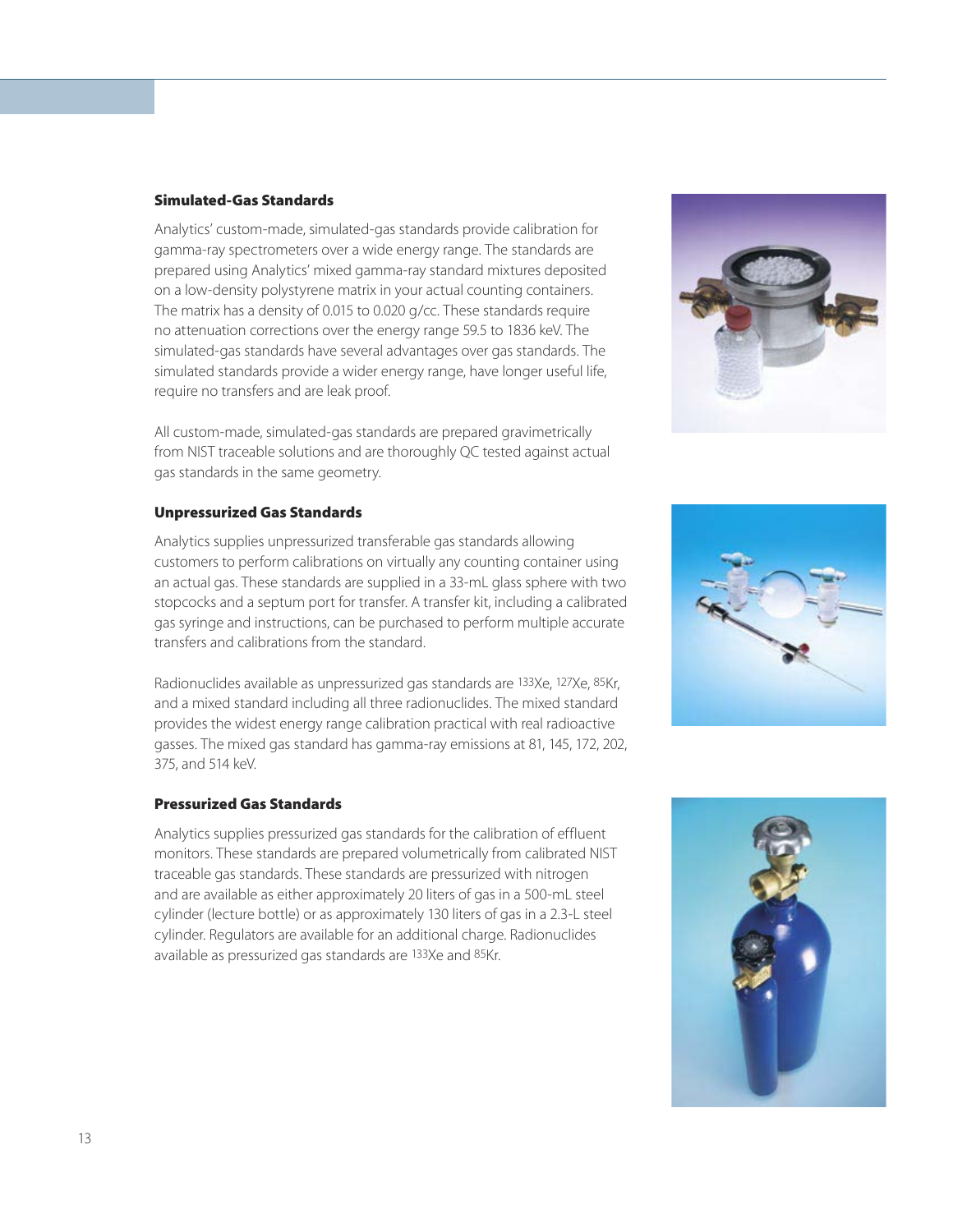# Liquid Standards

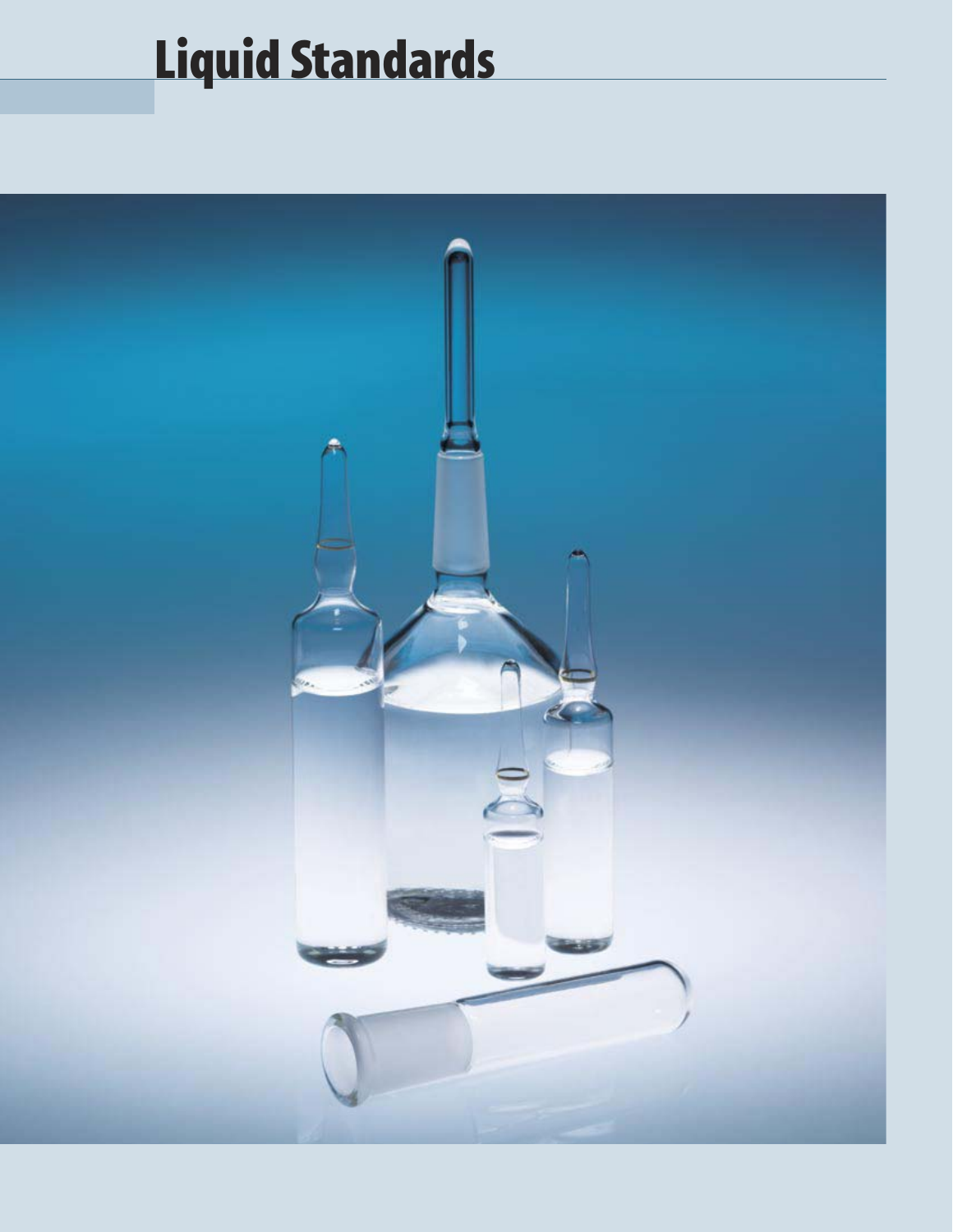All liquid radionuclide standards are prepared gravimetrically from NIST traceable solutions. After preparation all standards are QC tested with our calibrated counting systems.

Analytics will provide relative expanded uncertainties (expressed in % of value) or expanded uncertainties (expressed in same units as the certified value) with a coverage factor of 2, which approximates a 95% confidence level for all standards. Uncertainties are estimated using the guidance in NIST Technical Note 1297, "Guidelines for Evaluating and Expressing the Uncertainty of NIST Measurement Results".

## Custom

Custom liquid standards are available in a wide range of activities and volumes as single radionuclide standards, or as custom mixtures. Custom liquid standards are available in 5-, 10-, 20- or 50-mL flame-sealed glass vials.

Liquid standards are also available in larger volume flame-sealed reagent bottles of 100-, 250-, 500- and 1000-mL volumes. The storage bottles have a ground glass cap to prevent evaporation and to reseal the standard for storage between calibrations.

### Stock

Certain longer-lived liquid radionuclide standards are available from stock providing rapid delivery. Stock liquids are available in 5-mL flame-sealed glass vials at activities specified in the Radioactive Liquid Standards—Stock table on page 18.

### Low-Level Tracers

Low-level radioactive tracer solutions are available in flame-sealed reagent bottles with a ground glass cap to minimize evaporative losses. These samples are particularly useful for radiochemical measurements, which require a spike for yield determinations. These solutions may also be used as control samples for various analytes.

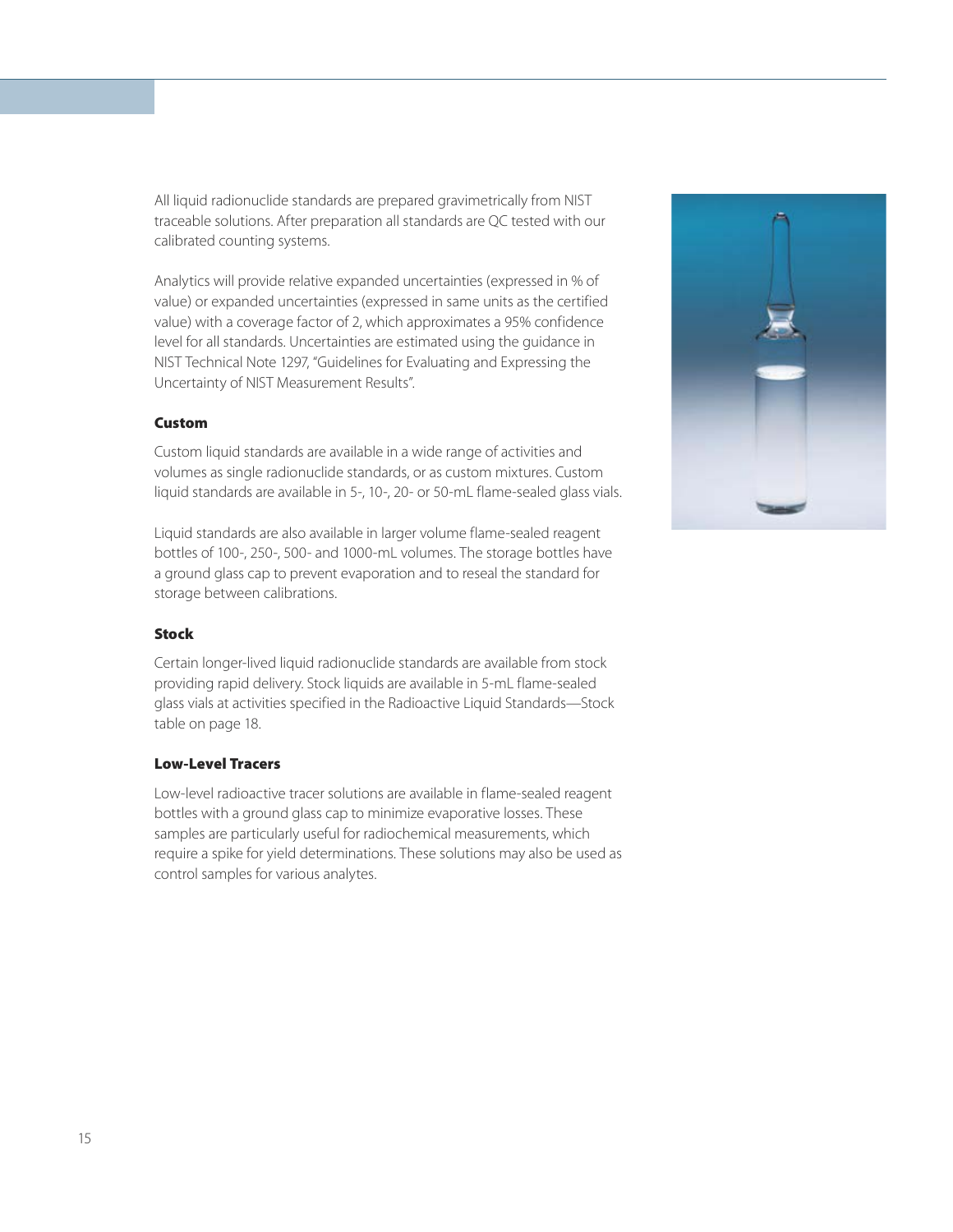# Liquid Standards

## Radioactive Liquid Standards—Custom

| <b>Radio-</b><br>nuclide | <b>Chemical Form, Carrier</b>                                                                                                                   | Volume, ml            | <b>Activity,</b><br>kBq | <b>Activity,</b><br>microCi | <b>Relative</b><br><b>Expanded</b><br><b>Uncertainty</b><br>(k=2)%* |
|--------------------------|-------------------------------------------------------------------------------------------------------------------------------------------------|-----------------------|-------------------------|-----------------------------|---------------------------------------------------------------------|
| 241Am                    | Am (III) in 1M HCl, Carrier Free                                                                                                                | $5 - 50$              | 1.85 to 740             | 0.05 to 20                  | 2.0                                                                 |
| 243 Am                   | Am (III) in 1M HCl, Carrier Free                                                                                                                | Call for availability |                         |                             |                                                                     |
| 133Ba                    | Ba(II) in 0.1M HCl, 30 µg/g Ba                                                                                                                  | $5 - 50$              | 3.7 to 1850             | 0.1 to 50                   | 1.7                                                                 |
| 207Bi                    | Bi(III) in 1M HCl, 30 µg/g Bi                                                                                                                   | $5 - 50$              | 1.85 to 3.7             | $0.05$ to $0.1$             | $2.0\,$                                                             |
| 14 <sub>C</sub>          | Labeled glucose (50 $\mu$ g/g) +<br>formaldehyde (1 µg/g) in water                                                                              | $5 - 50$              | 1.85 to 370             | 0.05 to 10                  | 3.5                                                                 |
| 14C                      | Na <sub>2</sub> CO <sub>3</sub> in 0.001M NaOH, 30 µg/g                                                                                         | $5 - 50$              | 1.85 to 370             | 0.05 to 10                  | 3.5                                                                 |
| 45Ca                     | Ca(II) in 0.1M HCl, 30 µg/g Ca                                                                                                                  | $5 - 50$              | 3.7 to 3700             | 0.1 to 100                  | 2.5                                                                 |
| 109 <sub>cd</sub>        | Cd(II) in 0.1M HCl, 30 µg/g Cd                                                                                                                  | $5 - 50$              | 37 to 3700              | 1 to 100                    | 3.5                                                                 |
| 139(e)                   | Ce (III) in 0.1M HCl, 30 µg/g Ce                                                                                                                | $5 - 50$              | 3.7 to 1850             | 0.1 to 50                   | 2.0                                                                 |
| 141(e                    | Ce(III) in 0.1M HCl, 30 µg/g Ce                                                                                                                 | $5 - 50$              | 3.7 to 1850             | 0.1 to 50                   | 2.5                                                                 |
| $36$ (                   | CI(-I) in 0.0005M NaOH, 30 µg/g CI                                                                                                              | $5 - 50$              | 1.85 to 37              | $0.05$ to 1                 | 1.7                                                                 |
| 244Cm                    | Cm(III) in 1M HCl, Carrier free                                                                                                                 | $5 - 50$              | 1.85 to 3.7             | 0.05 to 0.1                 | 2.0                                                                 |
| 57C <sub>0</sub>         | Co(II) in 0.1M HCl, 30 µg/g Co                                                                                                                  | $5 - 50$              | 3.7 to 3700             | 0.1 to 100                  | 1.7                                                                 |
| 58C <sub>0</sub>         | Co(II) in 0.1M HCl, 30 µg/g Co                                                                                                                  | Call for availability |                         |                             |                                                                     |
| 60 <sub>0</sub>          | Co(II) in 0.1M HCl, 30 µg/g Co                                                                                                                  | $5 - 50$              | 3.7 to 3700             | 0.1 to 100                  | 1.2                                                                 |
| 51Cr                     | Cr(III) in 0.1M HCl, 30 µg/g Cr                                                                                                                 | $5 - 50$              | 37 to 7400              | 1 to 200                    | 1.7                                                                 |
| 134C <sub>S</sub>        | Cs(I) in 0.1M HCl, 30 µg/g Cs                                                                                                                   | $5 - 50$              | 3.7 to 3700             | 0.1 to 100                  | 1.7                                                                 |
| 137C <sub>S</sub>        | Cs(I) in 0.1M HCl, 30 µg/g Cs                                                                                                                   | $5 - 50$              | 3.7 to 3700             | 0.1 to 100                  | 1.7                                                                 |
| 152 <sub>Eu</sub>        | Eu(III) in 0.1M HCl, 30 µg/g Eu                                                                                                                 | $5 - 50$              | 3.7 to 1850             | 0.1 to 50                   | 1.7                                                                 |
| Fe-55                    | Fe(III) in 0.1M HCl, 30 µg/g Fe                                                                                                                 | $5 - 50$              | 3.7 to 3700             | 0.1 to 100                  | 4.5                                                                 |
| 59Fe                     | Fe(III) in 0.1M HCl, 30 µg/g Fe                                                                                                                 | $5 - 50$              | 3.7 to 3700             | 0.1 to 100                  | 1.7                                                                 |
| $148$ Gd                 | Gd(III) in 1M HCl, Carrier free                                                                                                                 | Call for availability |                         |                             |                                                                     |
| 3H                       | Tritiated water                                                                                                                                 | $5 - 50$              | 3.7 to 3700             | 0.1 to 100                  | 3.0                                                                 |
| 203Hg                    | Hg(II) in 0.1M HCl, 30 µg/g Hg                                                                                                                  | $5 - 50$              | 3.7 to 185              | $0.1$ to 5                  | 1.7                                                                 |
| 125                      | $ (-1)$ in 0.01M NaOH + 0.006M<br>Na <sub>2</sub> SO <sub>3</sub> , 30 µg/g l                                                                   | $5 - 50$              | 3.7 to 3700             | 0.1 to 100                  | 3.5                                                                 |
| 129                      | $ (-1)$ in 0.01M NaOH + 0.006M<br>Na <sub>2</sub> SO <sub>3</sub> , 30 µg/g l                                                                   | $5 - 50$              | 1.85 to 1850            | 0.05 to 0.1                 | 3.0                                                                 |
| 131                      | $ (-1)$ in 0.01M NaOH $+$ 0.006M<br>Na <sub>2</sub> SO <sub>3</sub> , 30 µg/g l                                                                 | $5 - 50$              | 3.7 to 3700             | 0.1 to 100                  | 1.7                                                                 |
| 54Mn                     | Mn(II) in 0.1M HCl, 30 µg/g Mn                                                                                                                  | $5 - 50$              | 3.7 to 1850             | $0.1$ to $50$               | 1.7                                                                 |
| Mixed<br>Gamma           | Cd(II)-109, Co(II)-57, Ce(III)-139 Hg(II)-203,<br>Sn(IV)-113, Cs(I)-137, Y(III)-88 and Co(II)-60 in 4M<br>HCl, 30 µg/g carrier for each nuclide | $5 - 50$              | 3.7 to 740              | 0.1 to 20                   | 3.3                                                                 |
| 22Na                     | Na(I) in 0.1M HCl 30 µg/g Na                                                                                                                    | $5 - 50$              | 3.7 to 1850             | $0.1$ to $50\,$             | $2.0\,$                                                             |
|                          |                                                                                                                                                 |                       |                         |                             |                                                                     |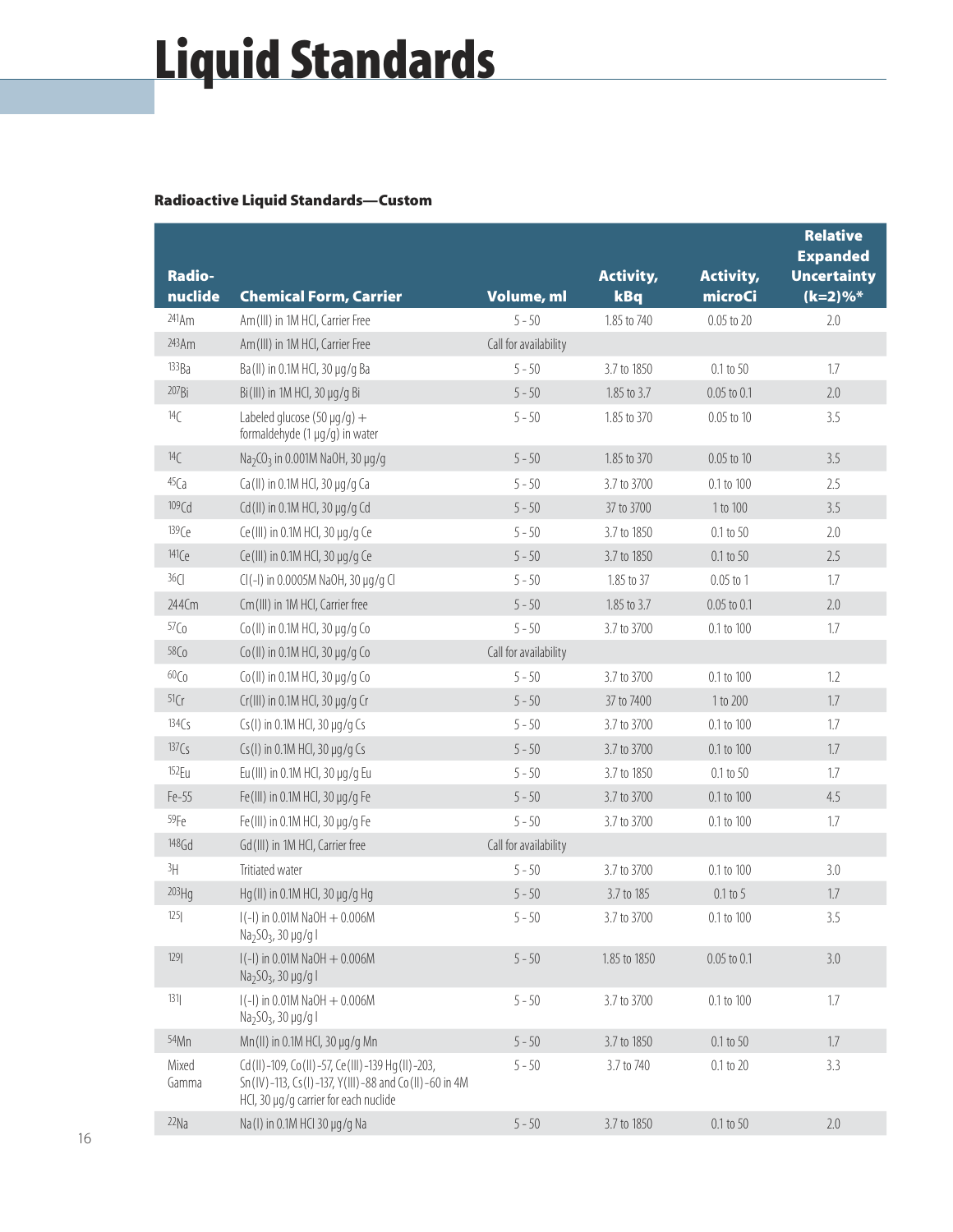| <b>Radio-</b><br>nuclide | <b>Chemical Form, Carrier</b>                                        | Volume, ml            | <b>Activity,</b><br>kBq | <b>Activity,</b><br>microCi | <b>Relative</b><br><b>Expanded</b><br><b>Uncertainty</b><br>$(k=2)\%$ |
|--------------------------|----------------------------------------------------------------------|-----------------------|-------------------------|-----------------------------|-----------------------------------------------------------------------|
| 59Ni                     | Ni(II) in 0.1M HCl, 30 µg/g Ni                                       | $5 - 50$              | 1.85 to 3.7             | $0.05$ to $0.1$             | 4.5                                                                   |
| 63Ni                     | Ni(II) in 0.1M HCl, 10 µg/g Ni                                       | $5 - 50$              | 1.85 to 37              | $0.05$ to 1                 | 3.0                                                                   |
| 237Np                    | Np (V) in 2M HCI, Carrier free                                       | Call for availability |                         |                             |                                                                       |
| 32P                      | $H_3$ PO <sub>4</sub> in 0.01M HCl, 30 μg/g P                        | $5 - 50$              | 18.5 to 29600           | 0.5 to 800                  | 1.7                                                                   |
| 210Pb                    | Pb(II) in 1M HNO <sub>3</sub> , Carrier free                         | $5 - 50$              | 3.7 to 37               | $0.1$ to $1$                | 3.3                                                                   |
| 147Pm                    | Pm (III) in 0.1M HCl, 30 µg/g Eu                                     | $5 - 50$              | 3.7 to 185              | $0.1$ to 5                  | 1.7                                                                   |
| 209Po                    | Po(IV) in 2M HCl, Carrier free                                       | Call for availability |                         |                             |                                                                       |
| 236P <sub>U</sub>        | Pu(VI) in 3M HNO <sub>3</sub> , Carrier free                         | Call for availability |                         |                             |                                                                       |
| 238P <sub>U</sub>        | Pu(VI) in 3M HNO <sub>3</sub> , Carrier free                         | $5 - 50$              | 3.7 to 37               | $0.1$ to $1$                | 2.0                                                                   |
| 239Pu                    | Pu(VI) in 3M HNO <sub>3</sub> , Carrier free                         | $5 - 50$              | 0.37 to 37              | $0.01$ to 1                 | 2.0                                                                   |
| 241P <sub>U</sub>        | Pu(VI) in 3M HNO <sub>3</sub> , Carrier free                         | Call for availability |                         |                             |                                                                       |
| 226Ra                    | Ra(II) in 0.1M HCl, 50 µg/g Ba                                       | $5 - 50$              | 3.7 to 370              | 0.1 to 10                   | $5.0\,$                                                               |
| 228Ra                    | Ra(II) in 0.1M HCl, 50 µg/g Ba                                       | $5 - 50$              | 1.85 to 185             | $0.05$ to 5                 | 4.0                                                                   |
| 106Ru                    | Ru(III) in 0.1M HCl, 50 µg/g Ru                                      | Call for availability |                         |                             |                                                                       |
| 35 <sub>S</sub>          | Na <sub>2</sub> SO <sub>4</sub> in water, 30 µg/g S                  | $5 - 50$              | 3.7 to 3700             | 0.1 to 100                  | 1.7                                                                   |
| 125Sb                    | Sb(III) in 6M HCl, 30 µg/g Sb                                        | $5 - 50$              | 3.7 to 1850             | 0.1 to 50                   | 3.4                                                                   |
| 1135n                    | Sn(IV) in 4M HCl, 30 µg/g Sn                                         | $5 - 50$              | 3.7 to 1850             | 0.1 to 50                   | 1.7                                                                   |
| 85Sr                     | Sr(II) in 0.1M HCl, 30 µg/g Sr                                       | $5 - 50$              | 3.7 to 1850             | $0.1$ to $50$               | $1.7\,$                                                               |
| 89Sr                     | Sr(II) in 0.1M HCl, 30 µg/g Sr                                       | $5 - 50$              | 3.7 to 1850             | $0.1$ to $50$               | 1.7                                                                   |
| 90Sr                     | Sr(II) in 0.1M HCl, 30 µg/g Sr                                       | $5 - 50$              | 1.85 to 1850            | 0.05 to 50                  | 1.7                                                                   |
| 99T <sub>C</sub>         | Tc(VII) in 0.001M KOH, Carrier free                                  | $5 - 50$              | 3.7 to 1850             | 0.1 to 50                   | 2.5                                                                   |
| 228Th                    | Th(IV) in 0.5M HNO <sub>3</sub> , Carrier free                       | $5 - 50$              | 3.7 to 37               | $0.1$ to $1$                | 3.5                                                                   |
| 229Th                    | Th(IV) in 0.5M HNO <sub>3</sub> , Carrier free                       | Call for availability |                         |                             |                                                                       |
| 230Th                    | Th(IV) in 0.5M HNO <sub>3</sub> , Carrier Free                       | $5 - 50$              | 0.37 to 37              | $0.01$ to 1                 | $2.0\,$                                                               |
| Th-Natural               | Th(IV) in 0.5M HNO <sub>3</sub> (228Th in equilibrium<br>with 232Th) | Call for availability |                         |                             |                                                                       |
| 204T                     | Tl(l) in 0.1M HCl, 30 µg/g Tl                                        | $5 - 50$              | 3.7 to 185              | $0.1$ to 5                  | $1.7\,$                                                               |
| 232U                     | U(VI) in 1M HNO <sub>3</sub> , Carrier free                          | $5 - 50$              | 3.7                     | 30.1                        | 5.0                                                                   |
| 233U                     | U(VI) in 1M HNO <sub>3</sub> , Carrier free                          | $5 - 50$              | 0.37 to 18.5            | $0.01$ to $0.5$             | $2.0$                                                                 |
| U-Natural                | U(VI) in 1M HNO <sub>3</sub> (includes $234U + 235U + 238U$ )        | $5 - 50$              | 0.37 to 3.7             | $0.01$ to $0.1$             | 3.3                                                                   |
| 88Y                      | Y(III) in 0.1M HCl, 30 µg/g Y                                        | $5 - 50$              | 3.7 to 370              | $0.1$ to $10\,$             | 1.2                                                                   |
| 65Zn                     | Zn(II) in 0.1M HCl, 30 µg/g Zn                                       | $5 - 50$              | 3.7 to 1850             | $0.1$ to $50$               | 1.7                                                                   |

## Radioactive Liquid Standards—Custom (cont.)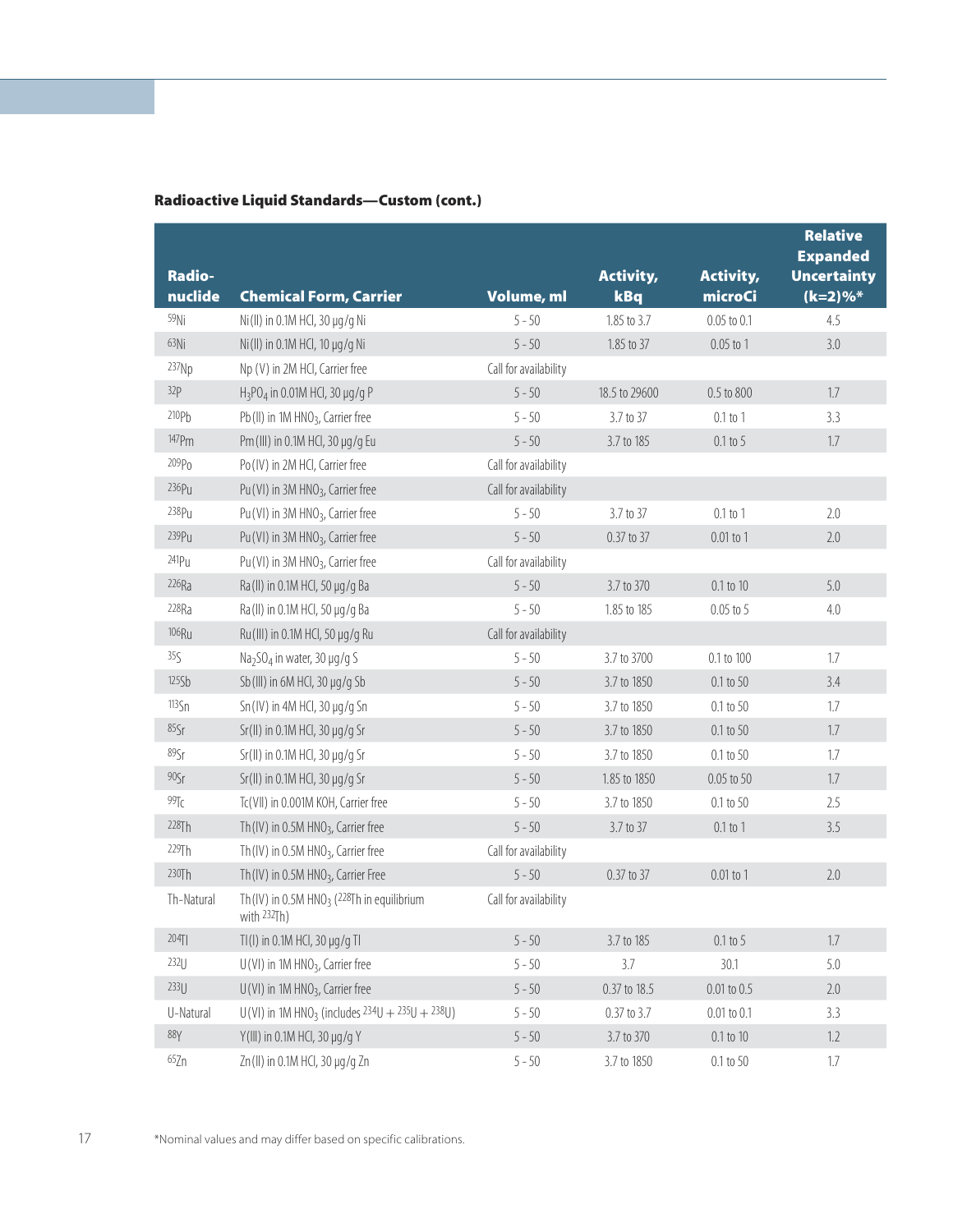# Liquid Standards

## Radioactive Liquid Standards—Stock

| Radio-                                      |                                                                                                                                                                          |            | <b>Activity,</b> | <b>Activity,</b> | <b>Relative</b><br><b>Expanded</b><br><b>Uncertainty</b> |
|---------------------------------------------|--------------------------------------------------------------------------------------------------------------------------------------------------------------------------|------------|------------------|------------------|----------------------------------------------------------|
| nuclide                                     | <b>Chemical Form, Carrier</b>                                                                                                                                            | Volume, ml | kBq              | microCi          | $(k=2)\%$                                                |
| 241Am                                       | Am (III) in 1M HCl, Carrier Free                                                                                                                                         | 5          | 18.5 and 37      | 0.5 and 1        | 2.0                                                      |
| 14C                                         | Labeled glucose (50 µg/g) + formaldehyde (1 µg/g)<br>in water                                                                                                            | 5          | 37               | 1                | 3.5                                                      |
| 14 <sup>C</sup>                             | Na <sub>2</sub> CO <sub>3</sub> in 0.001M NaOH, 30 µg/g                                                                                                                  | 5          | 37               | 1                | 3.5                                                      |
| $36$ C                                      | Cl(-l) in 0.0005M NaOH, 30 µg/g Cl                                                                                                                                       | 5          | 37               | $\mathbf{1}$     | 1.7                                                      |
| 60 <sub>0</sub>                             | Co(II) in 0.1M HCl, 30 µg/g Co                                                                                                                                           | 5          | 37 and 185       | 1 and 5          | 1.2                                                      |
| 137C <sub>S</sub>                           | Cs(I) in 0.1M HCl, 30 µg/g Cs                                                                                                                                            | 5          | 37 and 185       | 1 and 5          | 1.7                                                      |
| 152 <sub>Eu</sub>                           | Eu(III) in 0.1M HCl, 30 µg/g Eu                                                                                                                                          | 5          | 37 and 185       | 1 and 5          | 1.7                                                      |
| 55Fe                                        | Fe(III) in 0.1M HCl, 30 µg/g Fe                                                                                                                                          | 5          | 37               | $\mathbf{1}$     | 4.5                                                      |
| 3H                                          | Tritiated water                                                                                                                                                          | 5          | 37 and 185       | 1 and 5          | 3.0                                                      |
| 129                                         | I(-I) in 0.01M NaOH + 0.006M Na <sub>2</sub> SO <sub>3</sub> , 30 µg/g I                                                                                                 | 5          | 3.7              | 0.1              | 3.0                                                      |
| Mixed<br>Gamma plus<br>addition of<br>241Am | Cd(II)-109, Co(II)-57, Ce(III)-139, Hq(II)-203,<br>Sn(IV)-113, Cs(I)-137, Y(III)-88 and Co(II)-60 in<br>4M HCl, 30 µq/q carrier for each nuclide; Am-241<br>carrier free | 5          | 185              | 5                | 3.3                                                      |
| 59Ni                                        | Ni(II) in 0.1M HCl, 30 µg/g Ni                                                                                                                                           | 5          | 3.7              | 0.1              | 4.5                                                      |
| 236P <sub>U</sub>                           | Pu(VI) in 3M HNO <sub>3</sub> , Carrier free                                                                                                                             | 5          | 0.37 and 0.925   | 0.01 and 0.025   | 2.0                                                      |
| 239P <sub>U</sub>                           | Pu(VI) in 3M HNO <sub>3</sub> , Carrier free                                                                                                                             | 5          | 37               | $\mathbf{1}$     | 2.0                                                      |
| 226Ra                                       | Ra(II) in 0.1M HCl, 50 µg/g Ba                                                                                                                                           | 5          | 3.7, 18.5, 37    | 0.1, 0.5, 1      | 5.0                                                      |
| 228Ra                                       | Ra(II) in 0.1M HCl, 50 µg/g Ba                                                                                                                                           | 5          | 3.7 and 18.5     | 0.1 and 0.5      | 4.0                                                      |
| 90Sr                                        | Sr(II) in 0.1M HCl, 30 µg/g Sr                                                                                                                                           | 5          | 3.7 and 37       | 0.1 and 1        | 1.7                                                      |
| 99T <sub>C</sub>                            | Tc(VII) in 0.001M KOH, Carrier free                                                                                                                                      | 5          | 3.7 and 37       | 0.1 and 1        | 2.5                                                      |
| 229Th                                       | Th(IV) in 0.5M HNO <sub>3</sub> , Carrier free                                                                                                                           | 5          | 0.37             | 0.01             | 3.5                                                      |
| 230Th                                       | Th(IV) in 0.5M HNO <sub>3</sub> , Carrier Free                                                                                                                           | 5          | 3.7 and 18.5     | 0.1 and 0.5      | 2.0                                                      |
| 232                                         | U(VI) in 1M HNO <sub>3</sub> , Carrier free                                                                                                                              | 5          | 3.7              | 0.1              | 5.0                                                      |
| 233U                                        | U(VI) in 1M HNO <sub>3</sub> , Carrier free                                                                                                                              | 5          | 3.7 and 18.5     | 0.1 and 0.5      | 2.0                                                      |
| U-Natural                                   | U(VI) in 1M HNO <sub>3</sub> (includes $^{234}U + ^{235}U + ^{238}U$ )                                                                                                   | 5          | 1.85             | 0.05             | 3.3                                                      |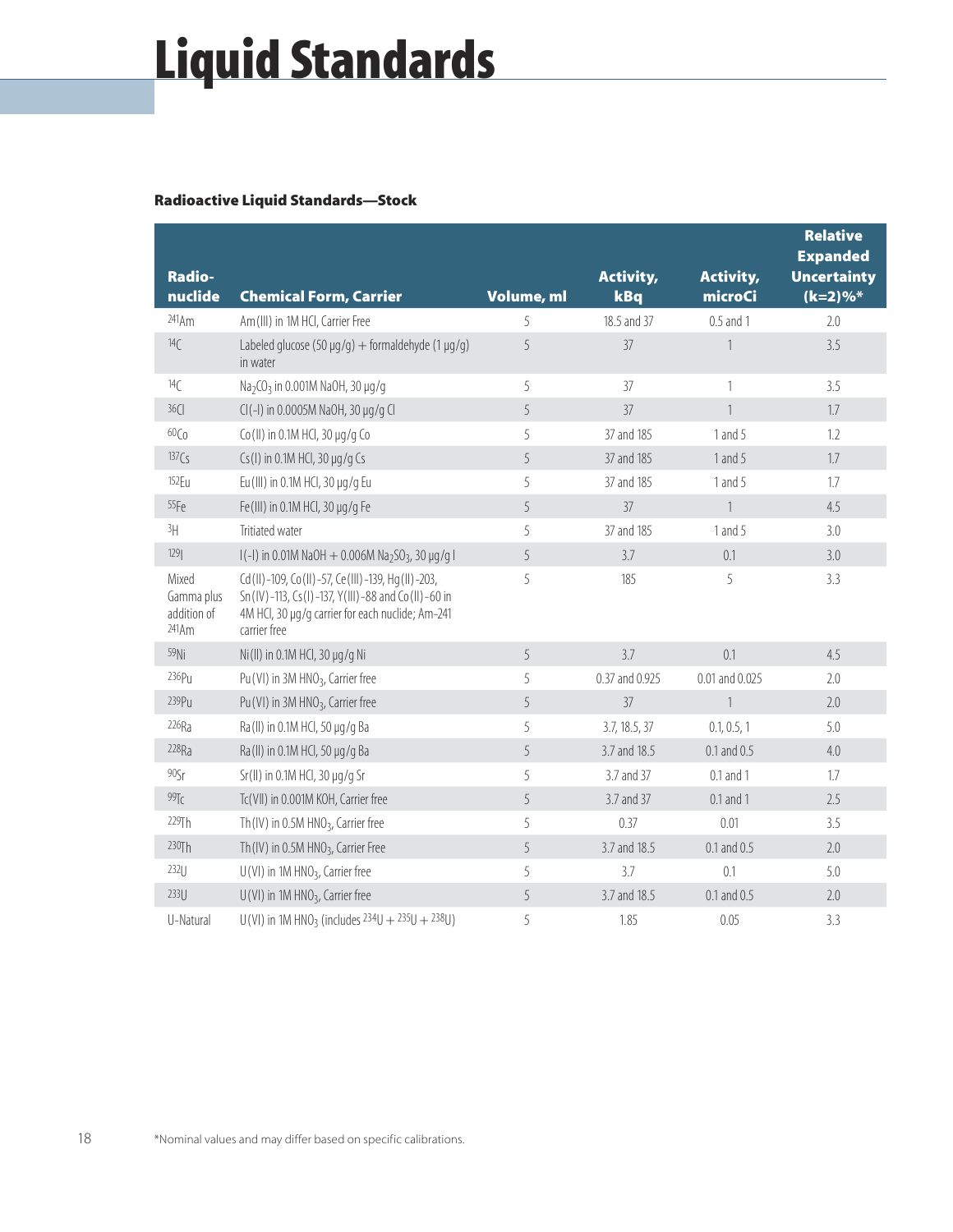| <b>Radio-</b><br>nuclide | <b>Chemical Form, Carrier</b>                                                  | Volume, ml   | <b>Activity,</b><br>Bq/mL | <b>Activity,</b><br>pCi/mL | <b>Relative</b><br><b>Expanded</b><br><b>Uncertainty</b><br>$(k=2)\%*$ |
|--------------------------|--------------------------------------------------------------------------------|--------------|---------------------------|----------------------------|------------------------------------------------------------------------|
| 243 Am                   | Am (III) in 1M HCl, Carrier Free                                               | $100 - 1000$ | $0.1$ to $1$              | 2.7 to 27                  | 4.0                                                                    |
| 236P <sub>U</sub>        | Pu(VI) in 3M HNO <sub>3</sub> , Carrier free                                   | $100 - 1000$ | $0.1$ to 1                | 2.7 to 27                  | 2.0                                                                    |
| 238P <sub>U</sub>        | Pu(VI) in 3M HNO <sub>3</sub> , Carrier free                                   | $100 - 1000$ | $0.1$ to 1                | 2.7 to 27                  | 2.0                                                                    |
| 239P <sub>U</sub>        | Pu(VI) in 3M HNO <sub>3</sub> , Carrier free                                   | $100 - 1000$ | $0.1$ to 1                | 2.7 to 27                  | 2.0                                                                    |
| 242P <sub>U</sub>        | Pu(VI) in 3M HNO <sub>3</sub> , Carrier free                                   | $100 - 1000$ | $0.01$ to $0.1$           | 0.27 to 2.7                | 2.0                                                                    |
| 226Ra                    | Ra(II) in 0.1M HCl, 50 µg/g Ba                                                 | $100 - 1000$ | $0.1$ to 1                | 2.7 to 27                  | 5.0                                                                    |
| 228Ra                    | Ra(II) in 0.1M HCl, 50 µg/g Ba                                                 | $100 - 1000$ | $0.1$ to 1                | 2.7 to 27                  | 4.0                                                                    |
| 90Sr                     | Sr(II) in 0.1M HCl, 30 µg/g Sr                                                 | $100 - 1000$ | $0.1$ to 1                | 2.7 to 27                  | 1.7                                                                    |
| 99T <sub>C</sub>         | Tc(VII) in 0.001M KOH, Carrier free                                            | $100 - 1000$ | $0.1$ to 1                | 2.7 to 27                  | 2.5                                                                    |
| 229Th                    | Th(IV) in 0.5M HNO <sub>3</sub> , Carrier free                                 | $100 - 1000$ | $0.1$ to 1                | 2.7 to 27                  | 3.5                                                                    |
| 230Th                    | Th(IV) in 0.5M HNO <sub>3</sub> , Carrier Free                                 | $100 - 1000$ | $0.1$ to 1                | 2.7 to 27                  | 2.0                                                                    |
| Th-Natural               | Th(IV) in 0.5M HNO <sub>3</sub> ( $^{228}$ Th in equilibrium<br>with $232Th$ ) | $100 - 1000$ | $0.1 \text{ to } 1$       | 2.7 to 27                  | 5.0                                                                    |
| $232$ []                 | In 1M HNO <sub>3</sub> , Carrier free                                          | $100 - 1000$ | $0.1$ to 1                | 2.7 to 27                  | 5.0                                                                    |
| 23311                    | In 1M HNO <sub>3</sub> , Carrier free                                          | $100 - 1000$ | $0.1$ to 1                | 2.7 to 27                  | 2.0                                                                    |
| U-Natural                | In 1M HNO <sub>3</sub> (Consist of $234U + 235U + 238U$ )                      | $100 - 1000$ | $0.1$ to 1                | 2.7 to 27                  | 3.3                                                                    |

## Radioactive Liquid Standards—Low-Level Tracers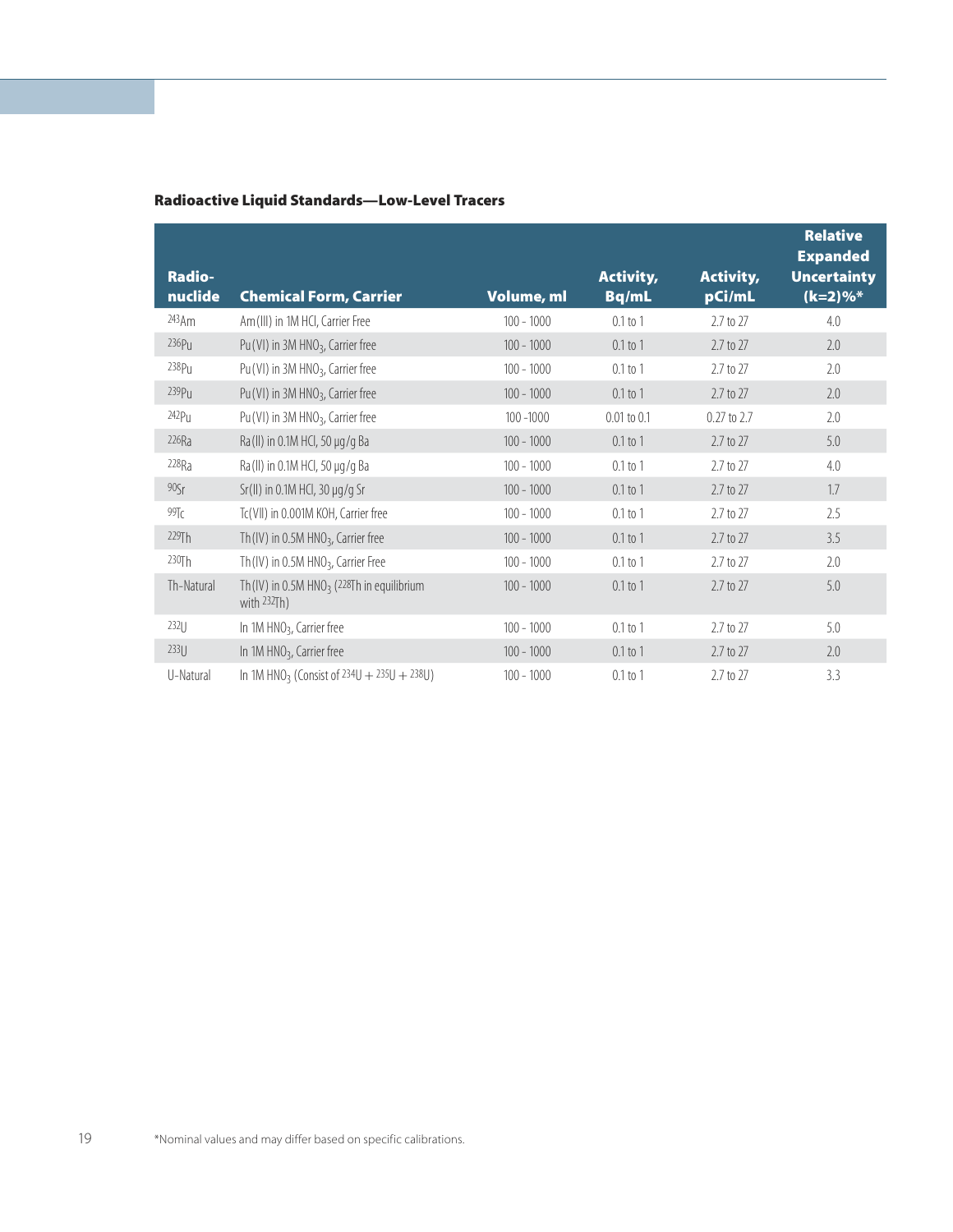# Health Physics Standards

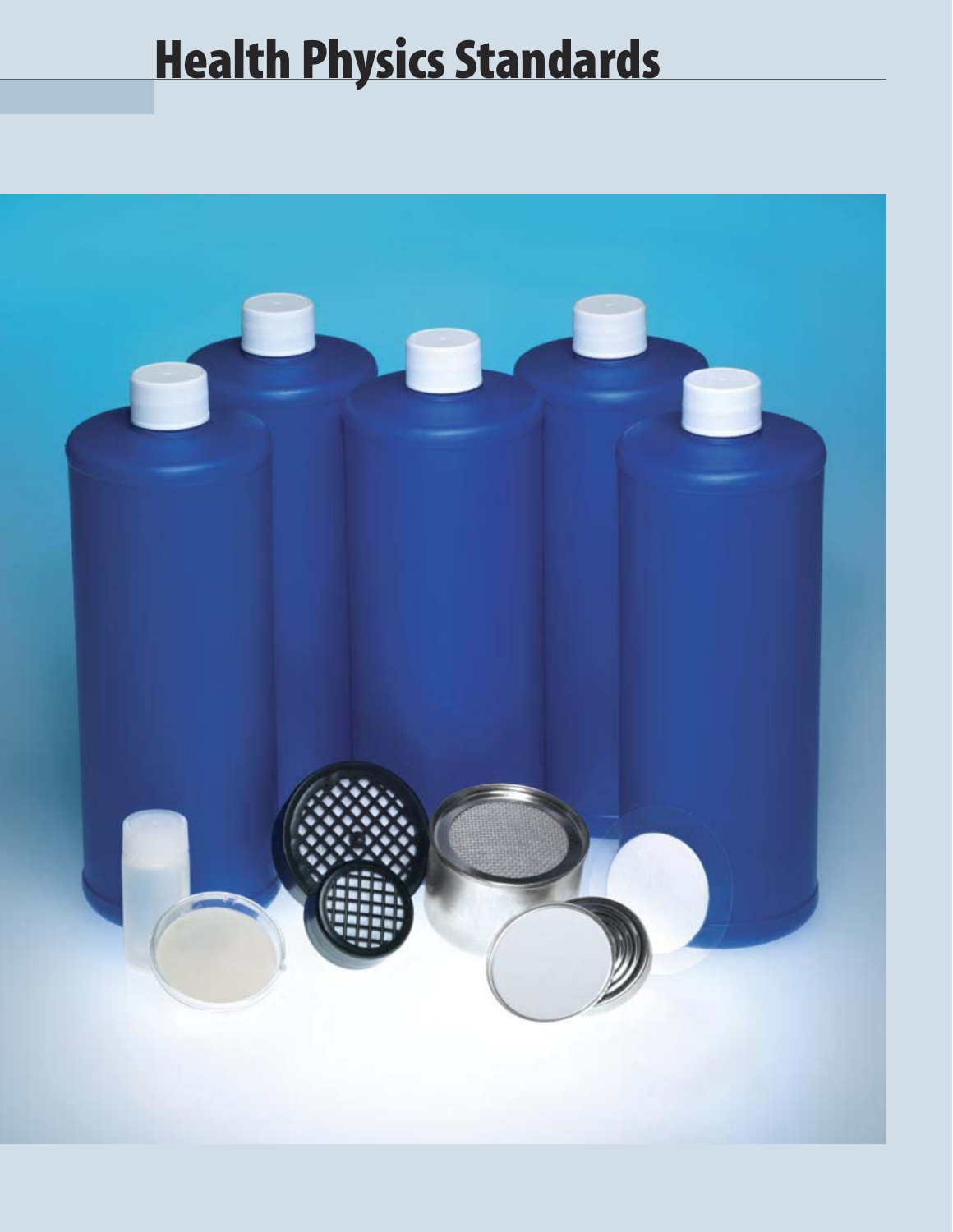Analytics provides custom-made calibration standards for alpha-/betaparticle measurements using proportional counters, GM counters and scintillation counters as well as standards for gamma/x-ray measurements using scintillation detectors and solid-state detectors. Analytics' standards provide the most accurate calibrations for wipe test determinations, airborne particulate and gaseous measurements, wide-area contamination measurements, internal dosimetry (whole-body counting), waste-drum measurements, decontamination/decommissioning and environmental measurements.

All custom-made alpha, beta or gamma-ray calibration standards must pass Analytics' documented quality-control testing:

Analytics' standards have demonstrated traceability to NIST. Analytics participation in the NIST/ Nuclear Energy Institute (NIST/NEI) Measurements Assurance Program for the Nuclear Power Industry satisfies the requirements of the United States' Nuclear Regulatory Commission's Regulatory Guide 4.15, Revision 1, 1979, and ANSI N42.22-1995 American National Standard – Traceability of Radioactive Sources to the National Institute of Standards and Technology (NIST) and Associated Instrument Quality Control.

Each standard is prepared gravimetrically with a calibrated balance. After preparation, each standard is counted with a calibrated counting system.

The counting efficiency is compared to the counting efficiency of at least one independent standard and agreement must be within Analytics' stated uncertainty. For quality-control testing of custom-geometry standards, Analytics maintains a current database including efficiencies from thousands of alpha, beta and gamma-ray standards.

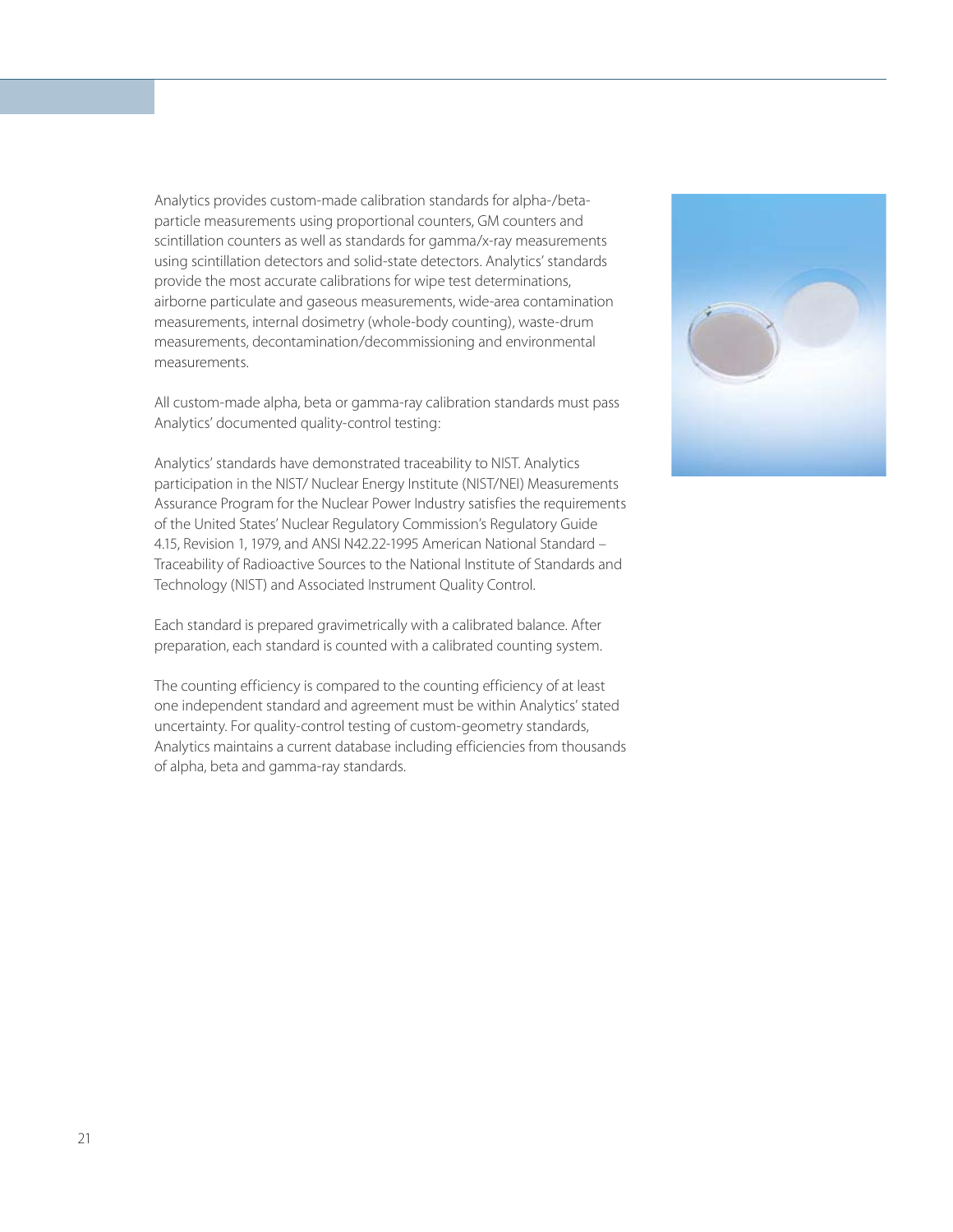# Health Physics Standards

### Airborne Particulate and Wipe-Test Determinations

Analytics supplies custom-geometry filter-paper standards that provide accurate calibrations for air particulate and contamination (wipe test) measurements. Analytics' custom-made alpha and beta filter-paper standards are Mylar™ covered and calibrated in total activity contained in the standard. As shown in the published study (Reference 1), Mylar™ covered activity calibrated standards are vastly superior to electrodeposited, emission-rate calibrated standards for alpha/beta air filter and wipe-test determinations. Measurements performed using instruments calibrated with emission-rate sources or electrodeposited standards may under report the activity by as much as 100% for alpha emitters, 40% for low-energy beta emitters, and 25% for high-energy beta emitters. The Mylar™ covering gives realistic attenuation characteristics and the custom mounting using the customer's filter and planchet gives realistic backscattering characteristics. The Mylar™ covering can be 0.5, 0.85 or 1.7 mg/cm2 depending on the application. Other coverings are available upon request.

Analytics' filter standards are prepared gravimetrically from calibrated solutions. A wide variety of alpha, beta or gamma-ray emitting radionuclides can be used. The preparation is performed using a computer- controlled applicator that applies a large number of microliter-sized drops in the specified active area on a Mylar™ covering for alpha/beta counting or on a more rugged polyester tape for gamma-ray counting. The advantages of this preparation technique are discussed in Reference 2. After the drops are evaporated the Mylar™/tape covering is fixed to the customer specified filter substrate with the activity between the covering and the filter. The covering and filter composite is then mounted in the customers' planchet or specified backing for counting. The calibration of the standard comes from the gravimetric preparation and is given in total activity contained in the standard. After preparation the standard is QC tested as described at the beginning of this section.

Analytics' filter standards can be prepared with a wide variety of active areas to accurately reproduce the actual counting geometry: circular, semi-circular, a quarter circle to simulate a folded filter, square, rectangular and many others. For special applications the activity can be made to vary across the active area.

#### References

1 McFarland, R.C., "Comparison of Alpha and Beta Calibration Standards for Air-filter and Wipe-Test Analyses: Does Your Analysis Seriously Under-Report the Activity?" Radioact. Radiochem., 9(3), 8, (1998).

2 McFarland, R.C., "Geometric Considerations in the Calibration of Germanium Detectors for Filter-Paper Counting." Radioact Radiochem., 2(1), 4, (1991).

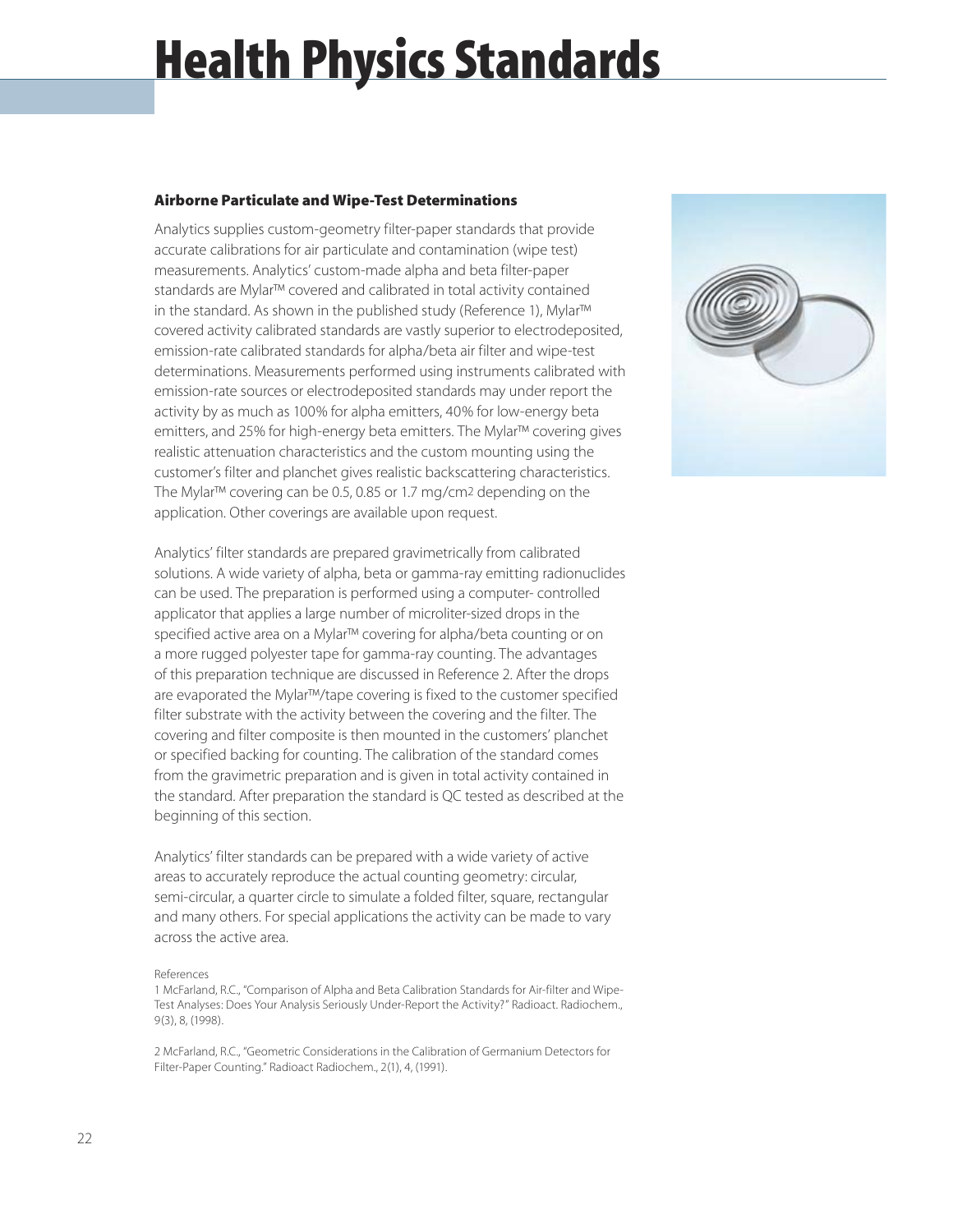## Planchets (Simulated Evaporated Liquid)

Planchet standards simulating an evaporated liquid are prepared for use in gross alpha and gross beta determinations. As with the filter standards, the standard is prepared gravimetrically on Mylar™ using the computer controlled applicator. The Mylar™ is mounted directly in the customer's planchet without a filter or backing. The backscatter and attenuation characteristics simulate an evaporated liquid in a planchet with a solid residue of approximately 0.5 or 0.85 mg/cm2.

### Airborne Radio-Iodine Determinations

Analytics supplies mixed and single radionuclide gamma-ray standards for airborne radio-iodine determinations. The calibrated radionuclide solution is gravimetrically dispensed and evaporated on activated charcoal or silver zeolite then is sealed in the customer's canister or cartridge. The activity can be deposited on the first 3 to 5 mm of the charcoal or zeolite material to simulate the distribution found in actual samples (faceloaded) or homogenously loaded throughout the cartridge to calibrate for "flip" counting applications. A thorough discussion of the measurement of airborne radio-iodine can be found in D.M. Montgomery's paper, "Calibrating Germanium Detectors for Assaying Radio-iodine in Charcoal Cartridges", Radioact. Radiochem, 1(2),4, (1990).

Charcoal or silver zeolite canister or cartridge standards can be prepared using Analytics' mixed gamma-ray standard or using single radionuclides such as 125I or 131I. In applications where gamma-ray coincidence summing is not a problem 133Ba can be used. For more information on coincidence summing see "The Counting Room: Special Edition" referenced previously.



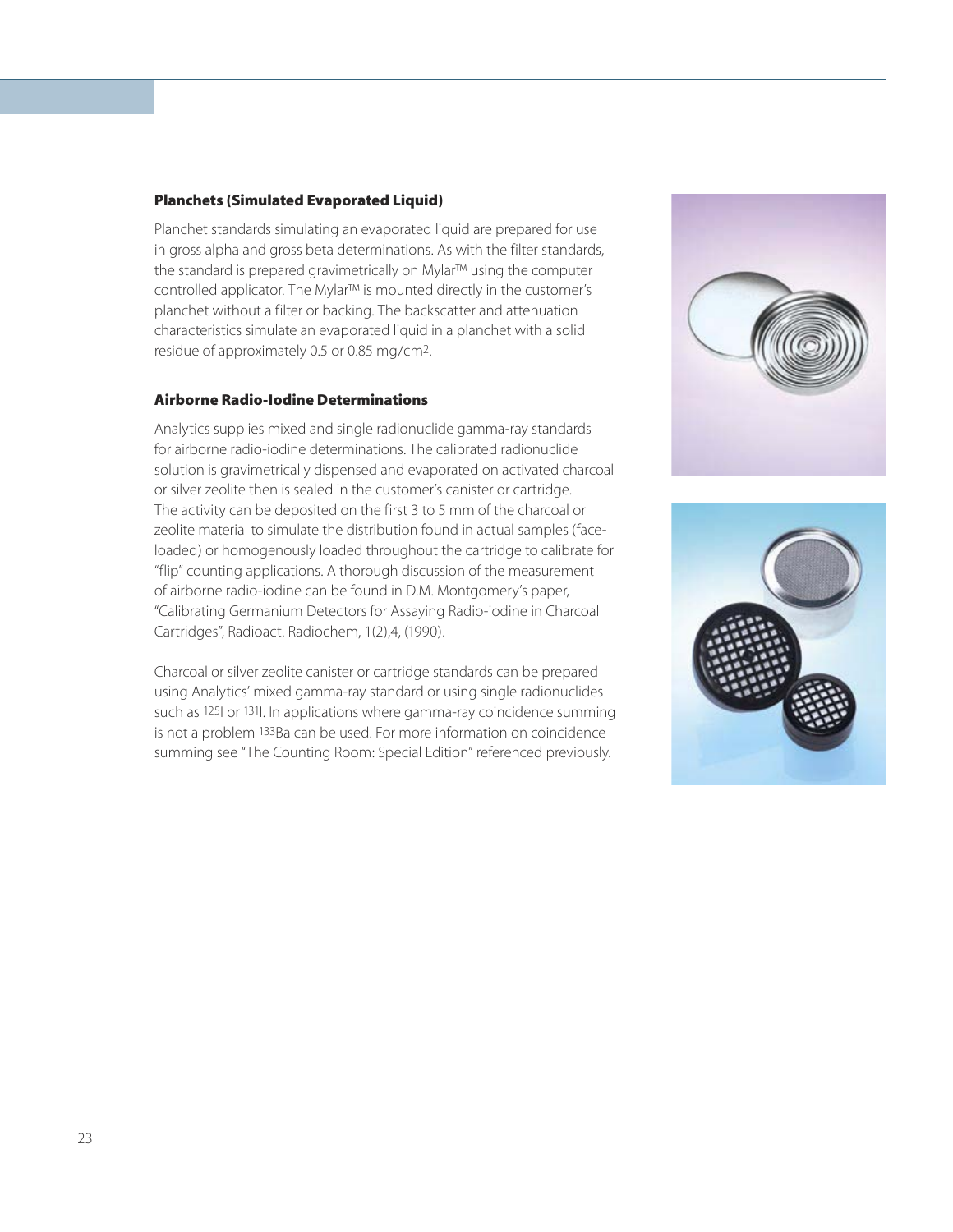# Health Physics Standards

## Surface-Contamination Monitors

Standards for alpha, beta and gamma-ray surface contamination monitors can be supplied in many different sizes. Alpha and beta standards are Mylar™ covered. As discussed in the section on air particulate and wipe test standards these Mylar™-covered activity calibrated standards are vastly superior to emission-rate electrodeposited standards for contamination determinations. The Mylar™ covering can be 0.5, 0.85 or 1.7 mg/cm2 depending on the application. Gamma-ray contamination monitor standards are contained in a more durable plastic covering.

Analytics' surface contamination standards are prepared gravimetrically from calibrated solutions. A wide variety of alpha, beta or gamma-ray emitting radionuclides can be used. The preparation is performed using a computer-controlled applicator that applies a large number of microliter sized drops in the specified active area as described previously. Geometries prepared include the standard square 10 x 10 cm, 10 x 15 cm, and up to 1 x 1 m standards. Other configurations are available. As with all of Analytics' standards, after preparation each standard is QC tested on a calibrated detector and the efficiency data must agree with at least one independent standard in the same geometry. Analytics maintains extensive files on previously prepared contamination monitor standards for QC comparisons.

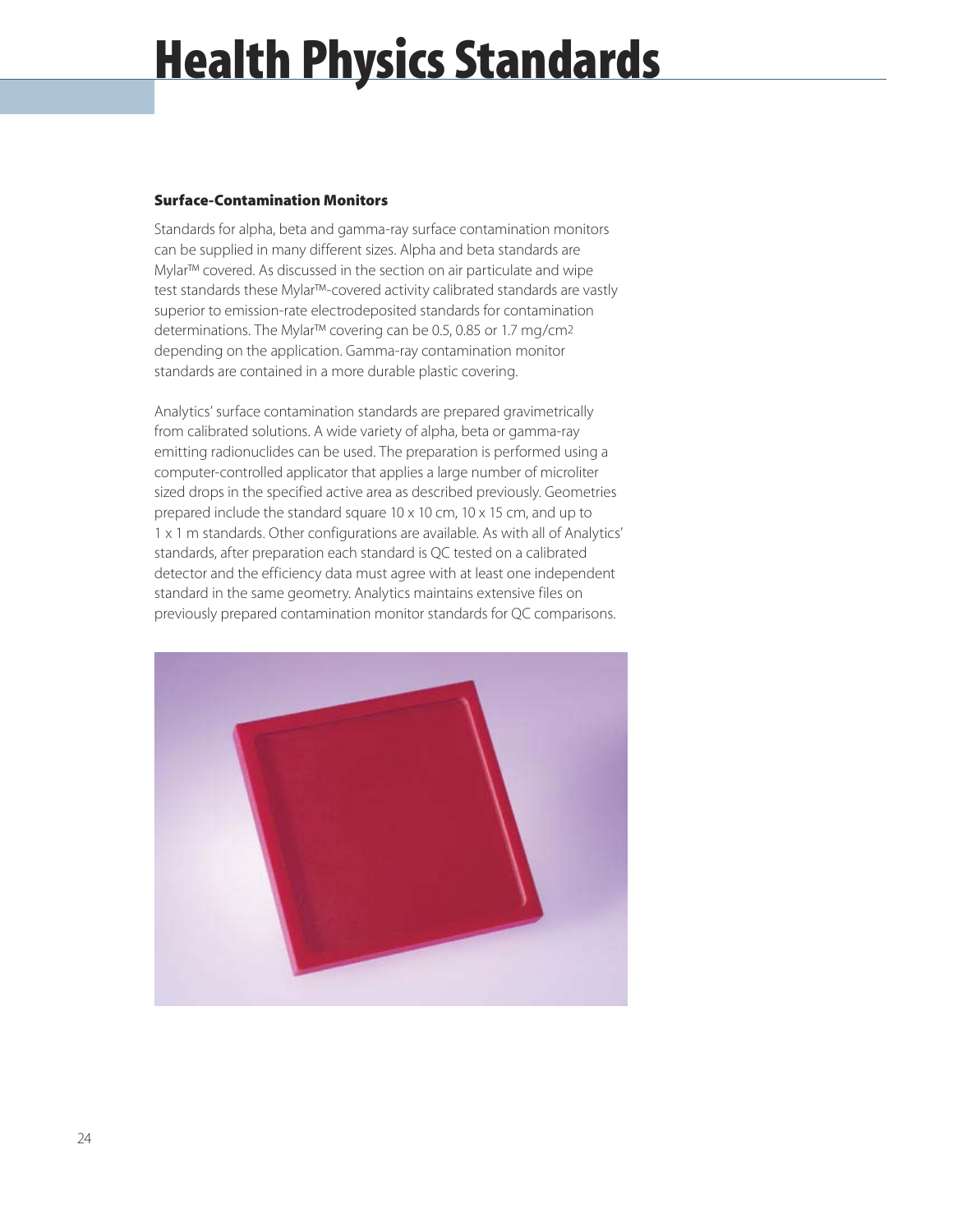#### Internal Dosimetry (Whole Body Counting)

Analytics prepares whole body counting standards for a wide variety of systems and phantoms including the Fastscan™, BOMAB™, Humanoid and several types of bottle phantom systems. Standards are supplied as water-equivalent solid standards or in liquid form for transfer to various types of phantoms. The water-equivalent solid standards are prepared directly in some of the compartmentalized phantoms or in bottles to be placed in cavities in other phantoms or as sets of small cylinders to be placed in a phantom. If your dosimetry program is required to measure the contamination in wild animals found around your facility, Analytics has prepared large volume standards to simulate deer or smaller animals. A wide variety of radionuclides and mixtures of radionuclides can be used. Contact us with your requirements.





#### Large-Volume Gamma-Ray Standards for Waste Assay and Effluent Monitoring

Analytics has prepared a wide variety of large-volume, solid gammaray standards in drums, and in the large-volume counting chambers of effluent monitors. These solid standards provide safe long-lived standards for calibration and routine detector QC monitoring. Solid standards can be prepared in various matrices: water-equivalent solid or sand depending on the desired attenuation characteristics. These standards are prepared gravimetrically from calibrated solutions. Due to the large volume, low activity and unusual shape of these standards, QC testing is performed by taking a sample of the filling material and counting in a calibrated geometry. Many different radionuclides can be used. Contact us with your requirements.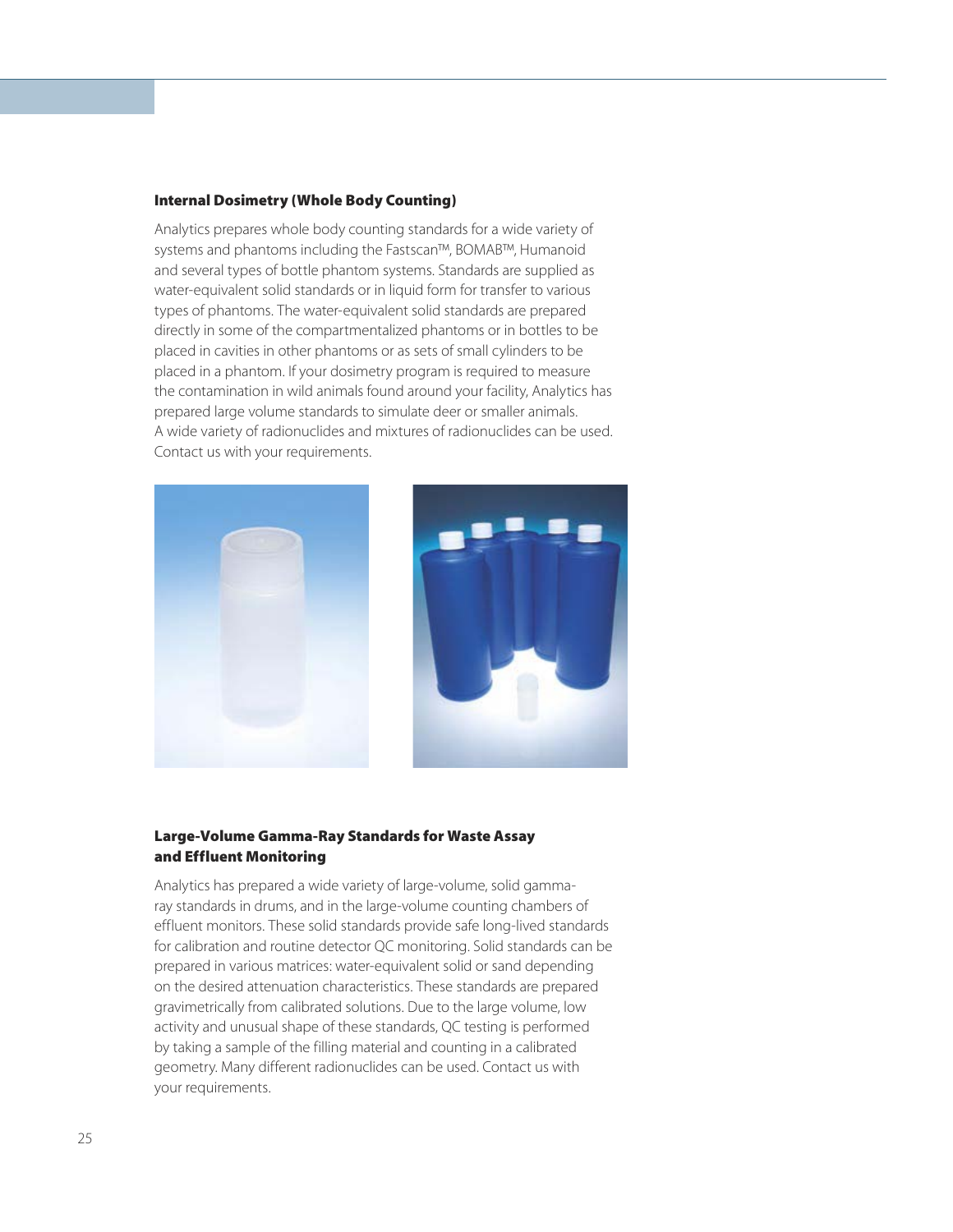## Electrodeposited Standards

## ANALYTICS

Electroplated Alpha Sources

47 mm

Analytics Electroplated Alpha Sources 19.25 mm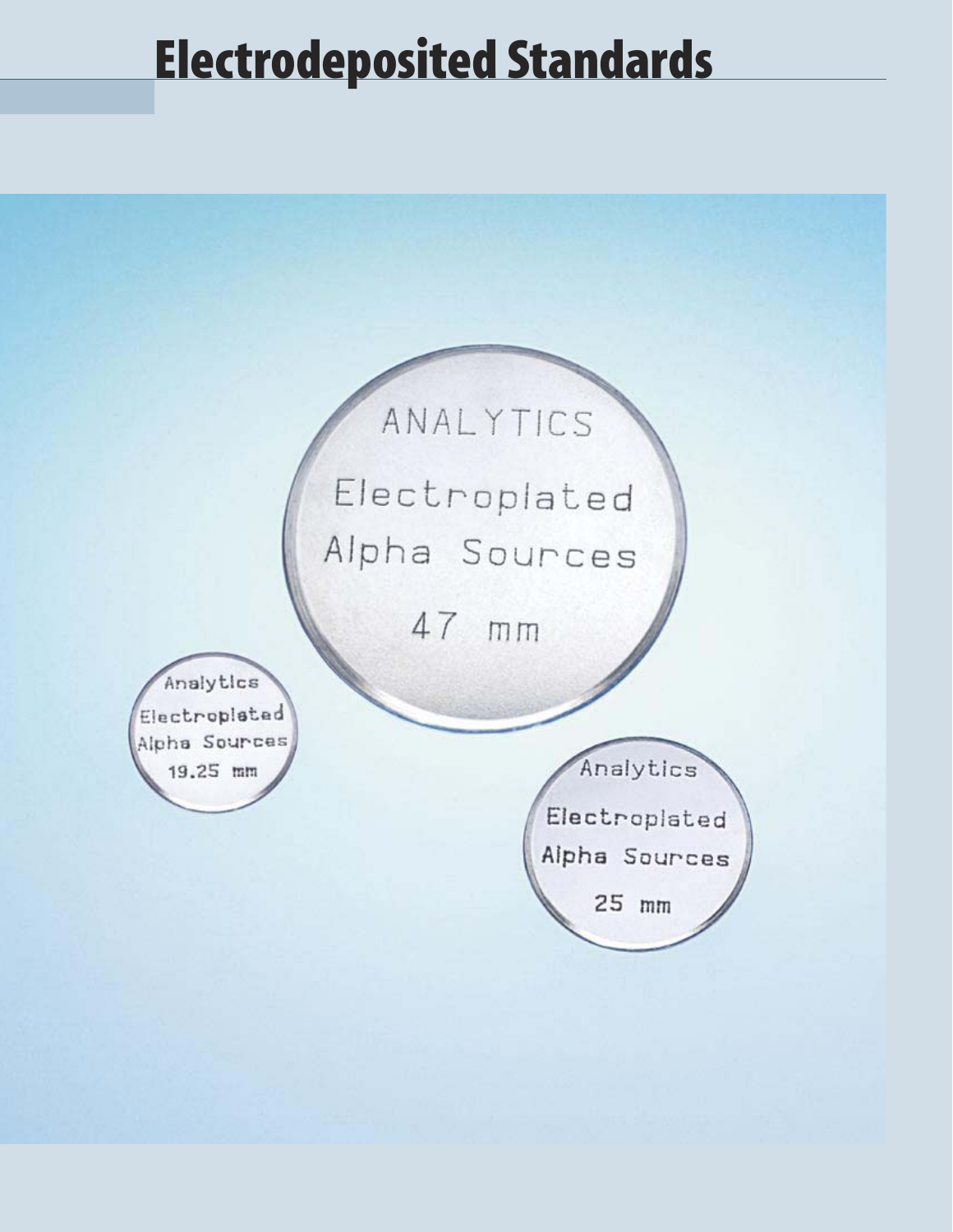Analytics supplies custom geometry electrodeposited standards for alpha spectrometry. The standards can be prepared on 19.2 mm, 24.1 mm or 47.1 mm stainless steel disks with various active areas. The following mixtures of radionuclides are available:

- Natural Uranium, 239Pu and 241Am
- $\blacksquare$  230Th, 239Pu and 244Cm
- 230Th, 239Pu, 244Cm and 241Am
- Mixed Alpha "Stock" disk—U-Natural, 239Pu and 241Am 24.1 mm diameter x 0.6 mm thick stainless steel disk, 24.1 mm diameter active area, 1.7 Bq (100 dpm) per isotope (available to ship in 7 work days).

Single radionuclide standards can be prepared using any of the radionuclides in the mixtures as well as 238Pu, and depleted or enriched uranium. All standards are calibrated in total alpha emission rate measured by gas-flow or scintillation counting. In addition, mixed standards are certified for individual radionuclides using alpha spectrometry.

99Tc calibrated for only beta emission rate is available, and can be prepared on 24.1 mm or 47.1 mm stainless steel disks with various active areas.

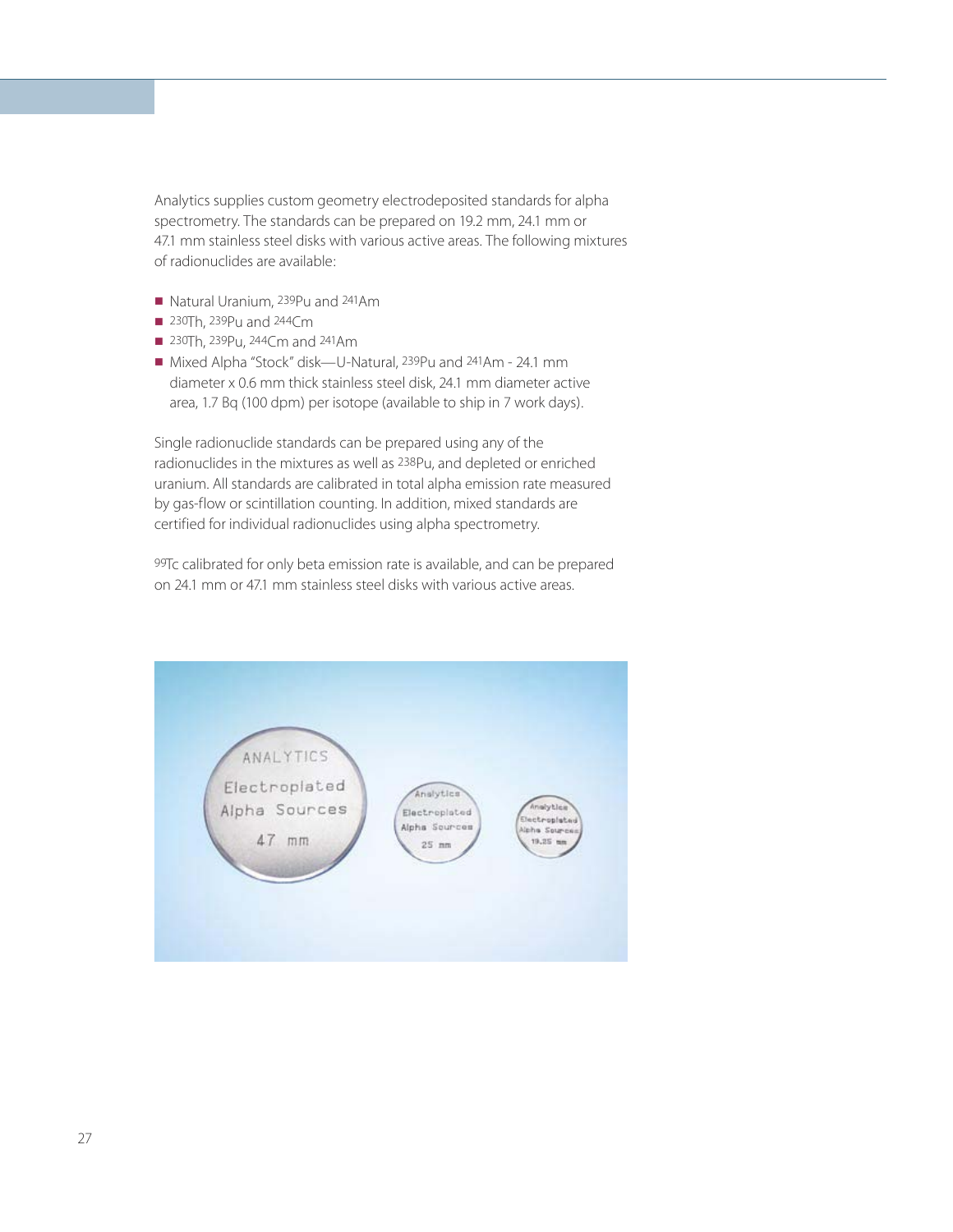# Liquid Scintillation Counting Standards

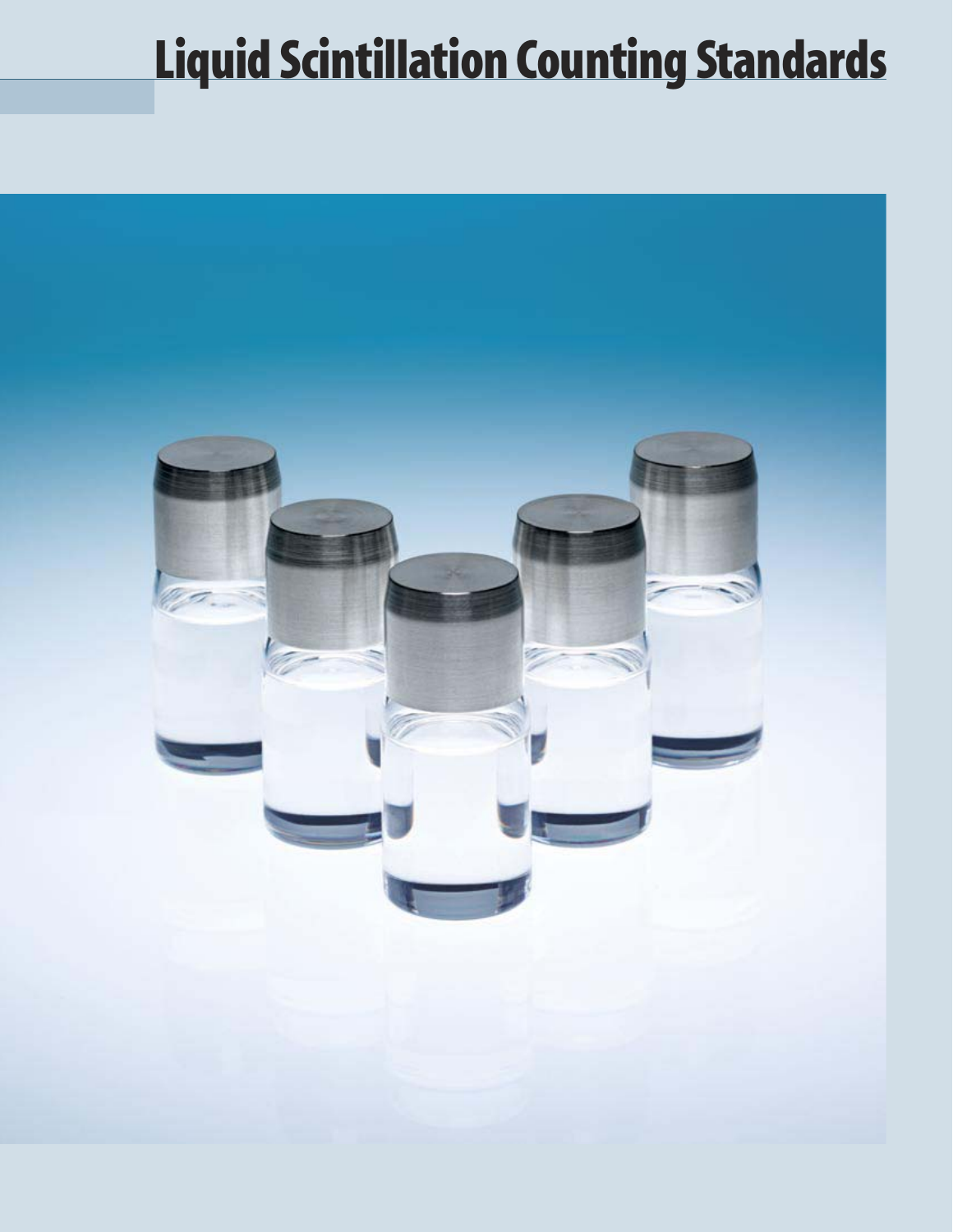### Quenched

Custom quench standard sets (typically 5-10 vials) for liquid scintillation counting can be prepared using the customer's LS counting fluid (cocktail). Standards are prepared gravimetrically and flame sealed in glass LS vials. Radionuclides available include, but are not limited to the following:

| 3H          | 63Ni             |
|-------------|------------------|
| 14C         | 99T <sub>C</sub> |
| $36$ $\cap$ | 89Sr             |
| 55Fe        | 90Sr             |

After preparation, the quenched sets are counted on one of Analytics' calibrated liquid scintillation counting systems. Contact us with your specific requirements. Customers can supply their specific type of liquid scintillation vials.

#### Unquenched

A set contains 3H, 14C, and a background sample. Activities are 5 kBq (300,000 dpm) for 3H and 2.16 kBq (130,000 dpm) for 14C.

#### Alpha/Beta

A set contains 241Am, 36Cl and a background sample. Typical activities are 1.6 kBq (100,000 dpm) for each isotope. Other radionuclides and activities are available upon request.

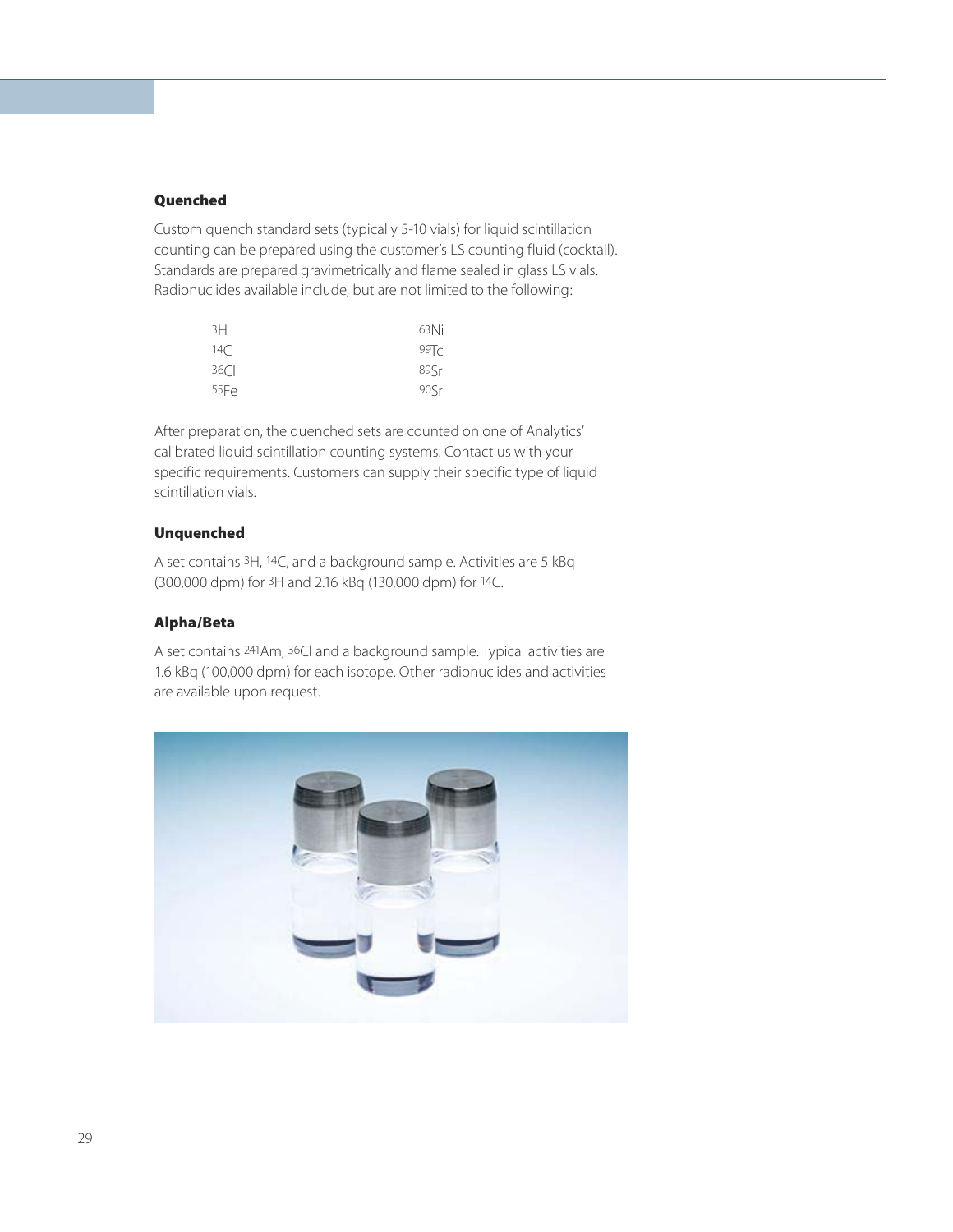## Inter-Laboratory Cross-Check Programs

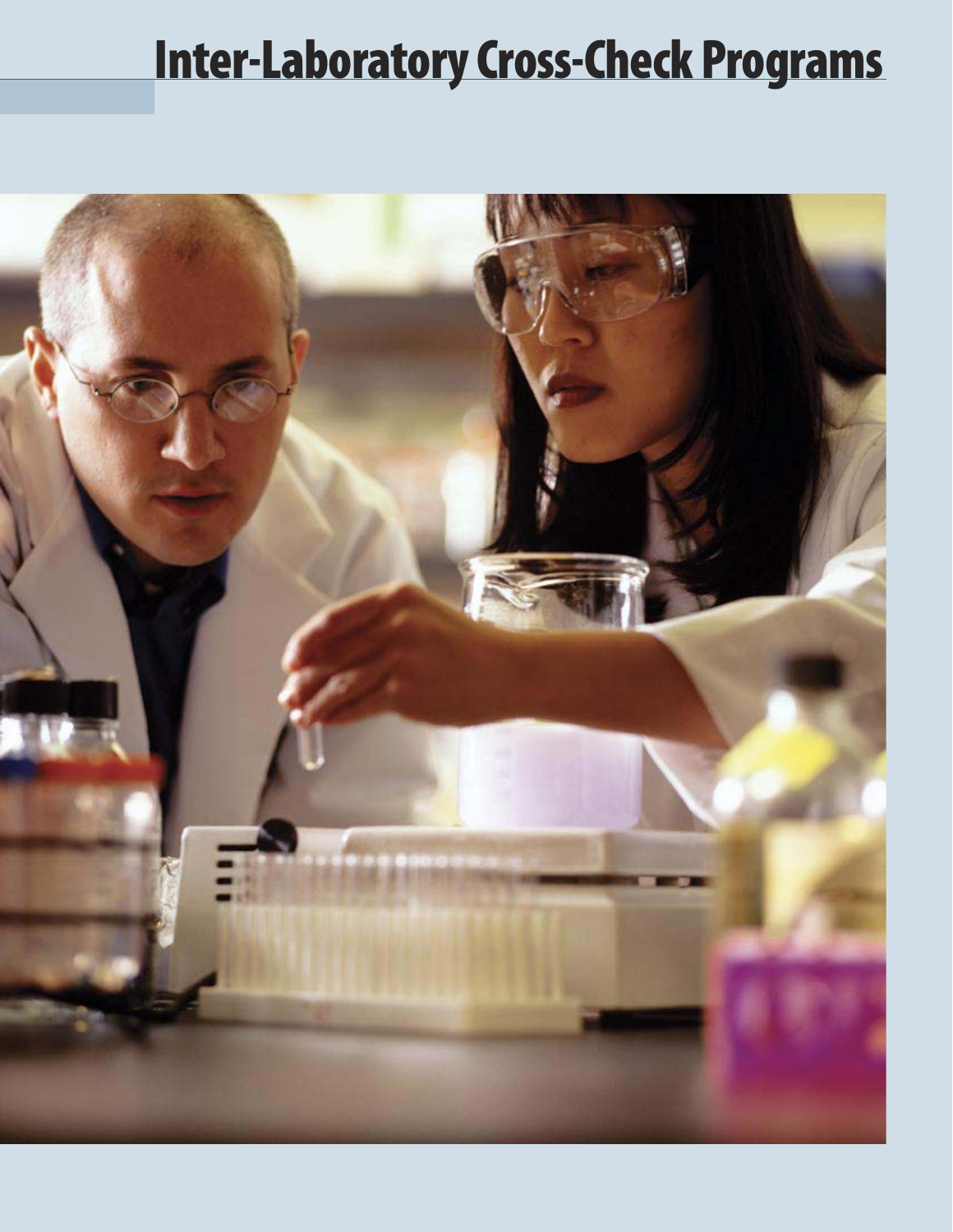The verification of analytical performance through a blind cross-check program is an integral part of an effective quality-assurance program; and is recommended by the United States Nuclear Regulatory Commission, the Institute of Nuclear Power Operations and ANSI N42.23 -1996 American National Standard Measurement and Associated Instrument Quality Assurance for Radioassay Laboratories.

Two distinct inter-laboratory cross-check programs are offered by Analytics. The Inter-Laboratory Cross-Check Program for nuclear power plant laboratories provides blind samples that simulate routine effluent samples. The Inter-Laboratory Cross-Check Program for environmental measurements laboratories provides blind samples at environmental levels in water, milk, soil, simulated vegetation, air filters and charcoal cartridges. Each program provides quarterly, blind samples at concentrations that permit an evaluation of your analytical accuracy. The concentration of radionuclides covers a range that allows for reasonable counting statistics.

## Advantages

- Samples can be used for the training and testing of personnel and procedures.
- nterferences and activity levels can be varied to better test procedures and equipment.
- Analytics' samples are carefully prepared from calibrated standards and shipped in stable forms, therefore the samples' activities are more accurately known.
- Traceability is maintained through Analytics' participation in measurement assurance programs with NIST/NEI.

Training, procedure testing and measurements assurance are all areas that benefit from Analytics' Inter-Laboratory Cross-Check Programs.

### Applications

- Performance and technique evaluation
- $\blacksquare$  Technician qualification
- $\blacksquare$  Internal quality-control samples
- $\blacksquare$  Accuracy and precision evaluation
- Evaluating sample-preparation procedures
- Testing radiochemical procedures
- Exploring new laboratory techniques
- Qualifying computer software

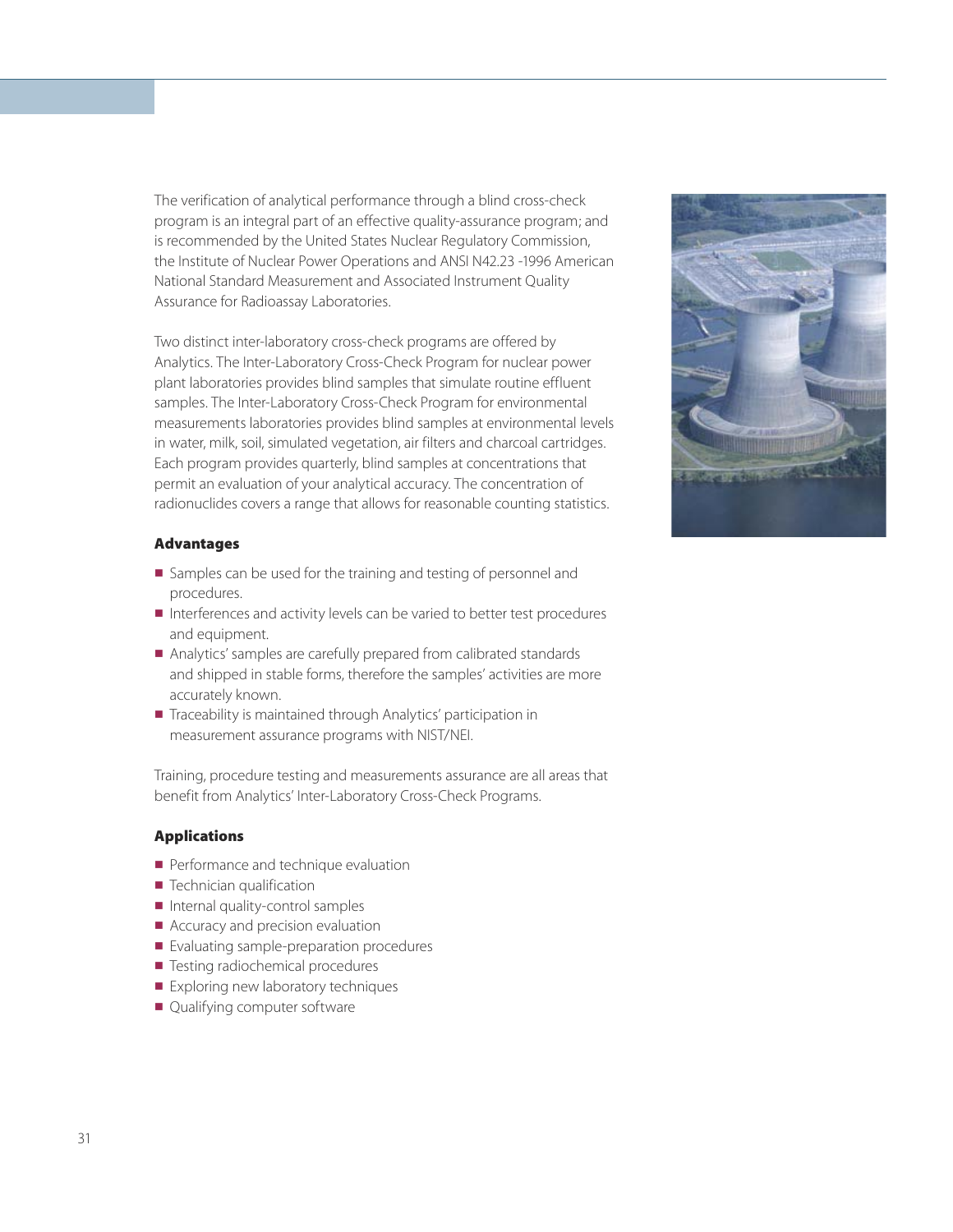## Inter-Laboratory Cross-Check Programs

## Nuclear Power Plant Laboratories

In 1982, Analytics developed a comprehensive, inter-laboratory cross-check program for radiochemistry analysis. The Inter-Laboratory Cross-Check Program for nuclear power plant laboratories is a quarterly program designed specifically for the nuclear power industry and commercial laboratories performing effluent and 10 CFR Part 61 analyses. This program provides blind samples whose composition and activity levels simulate plant effluent and health physics samples. The table listed below summarizes sample matrices and radionuclide combinations routinely available on a quarterly basis. Analytics can adjust sample types and activity levels to meet your particular needs. Typical radioactive and stable interfering species are present in each sample.

| <b>Sample</b>              | <b>Form</b>                     | Activity*                        | Activity*                  |
|----------------------------|---------------------------------|----------------------------------|----------------------------|
| 55Fe                       | 20-mL Liquid                    | 5E-3 microCi/q                   | 111 $Bq/q$                 |
| Gross Alpha                | 20-mL Liquid                    | $1E-4$ microCi/g                 | 148 Bq/g                   |
| Gross Beta                 | 20-mL Liquid                    | 5E-3 microCi/g                   | 111 $Bq/q$                 |
| Gamma Isotopic             | 20-mL Liquid                    | 1E-1 microCi/q                   | $3.7$ kBq/q                |
| 89Sr / 90Sr (89)<br>(90)   | 20-mL Liquid<br>20-mL Liquid    | 5E-2 microCi/q<br>5E-3 microCi/q | $1.85$ kBq/q<br>111 $Bq/q$ |
| <b>Tritium</b>             | 20-mL Liquid                    | 5E-3 microCi/q                   | 111 $Bq/q$                 |
| Gamma Isotopic             | Solid                           | 5E-1 microCi                     | 18.5 kBq                   |
| Gross Alpha Planchet       | Solid                           | 5E-3 microCi                     | 111 Bq                     |
| Gross Beta Planchet        | Solid                           | 5E-3 microCi                     | 111 Bg                     |
| <sup>131</sup> on Charcoal | Solid                           | 1.0 microCi                      | 37 kBq                     |
| Whole Body Unknowns        | Solid, 5+1 LSV or Fastscan™ LSV | 4.5 microCi                      | 166.5 kBq                  |
| 85Kr<br>133Xe              | Gas Ampoule                     | 10 microCi<br>5 microCi          | 370 kBq<br>185 kBq         |
| 85Kr<br>133Xe              | 33-mL Gas-Sphere                | 80 microCi<br>10 microCi         | 2960 kBq<br>370 kBq        |

\*Values are less than or equal to activity stated.

Special mixture for part 61 including transuranics, 129I and others upon request.

The gamma isotopic sample is a variable mixture of fission and activation products commonly found in nuclear power plants. These cross-check samples are available in air filter, liquid or water-equivalent solid forms in your specific geometry. Whole body unknowns price includes 5 quart bottles and 1 liquid scintillation vial or a Fastscan™ in liquid scintillation vial, containers supplied by Analytics. The 133Xe / 85Kr gas sample is available in a sealed gas-counting vial or a transferable glass sphere. A transfer kit is available for an additional charge. There is a minimum of four samples per shipment. An additional fee will apply for less than 4 items per shipment.

### Reporting Procedures

Sample price includes comparison report with one result per sample. Comparison reports for multiple results (eg. detectors, shelves, etc.) are available at an additional cost. You will receive a report using the NRC Confirmatory Measurements criteria and format for comparing analytical measurements within 15 work days from our receipt of your results. If a disagreement can not be resolved by reanalysis of the data, we will ship follow-up samples at your request at standard published rates, subject to availability. Analytics compiles periodic summaries of data from all participants for comparison. These summaries do not provide individual results in order to maintain confidentiality.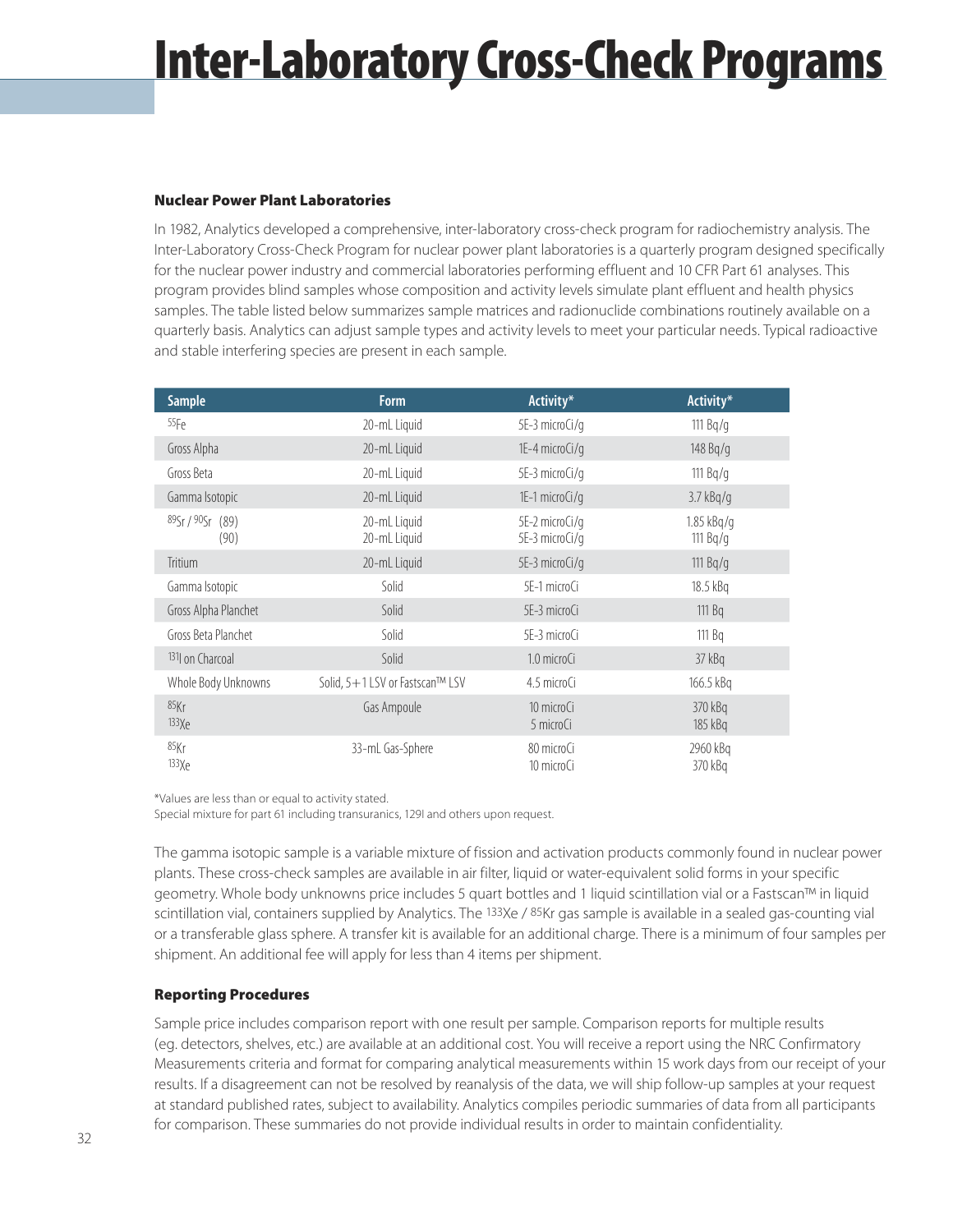#### Environmental Measurements Laboratories

This inter-laboratory cross-check program provides blind samples at environmental levels on a quarterly basis at concentrations that permit an evaluation of your analytical accuracy. The table below summarizes sample matrices and radionuclide combinations routinely available on a quarterly basis. Gamma-ray emitters include mixed-activation products with half-lives greater than seven days. Activity listed is per radionuclide. Contact Analytics for information on special orders and custom configurations.



| <b>Sample</b>          | <b>Analysis</b>       | <b>Radionuclides</b>              | <b>Sample Size</b>   | <b>Activity</b>    | <b>Activity</b>          |
|------------------------|-----------------------|-----------------------------------|----------------------|--------------------|--------------------------|
| Vegetation (simulated) | Gamma-ray emitters    | Minimum of six                    | 1.0 L( $\sim$ 550 g) | $0.05 - 0.5$ pCi/g | $1.85 - 18.5$ mBq/g      |
| Water                  | Alpha/Beta            | 241Am, 137Cs                      | 1.0 <sub>L</sub>     | 10-300 pCi/L       | $370 - 1.11$ E4 mBq/L    |
| Water                  | <b>Tritium</b>        | 3H                                | 0.5L                 | 2000-15000 pCi/L   | 7.4 E4 - 5.55E5 mBq/L    |
| Water                  | Gamma-ray emitters*   | Minimum of six                    | 1.0 <sub>L</sub>     | 50-300 pCi/L       | 1850 - 1.11 E4 mBq/L     |
| Water                  | Transuranics          | 241Am, 238Pu, 239Pu, 237Np, 244Cm | 1.0 <sub>L</sub>     | $1-10$ pCi/L       | $37 - 370$ mBq/L         |
| Water                  | Natural radioactivity | 238U, 234U, 232Th, 226Ra, 228Ra   | 1.0 <sub>L</sub>     | 25-100 pCi/L       | $925 - 3700$ mBq/L       |
| Water                  | Beta emitters         | 89Sr, 90Sr, 99Tc                  | 1.0 <sub>L</sub>     | 10-100 pCi/L       | $370 - 3700$ mBq/L       |
| Soil                   | Gamma-ray emitters    | Minimum of six                    | 500 cc (750 g)       | $0.05 - 0.5$ pCi/q | $1.85 - 18.5$ mBq/g      |
| Soil                   | Transuranics          | 238Pu, 239Pu, 237Np, 244Cm        | $3 \times 50$ q      | $1-10$ pCi/g       | $37 - 370$ mBq/q         |
| Soil                   | Natural radioactivity | 238U, 234U, 232Th, 226Ra, 228Ra   | $3 \times 50$ q      | $0.1 - 1.0$ pCi/g  | $3.7 - 37 \text{ mBq/q}$ |
| Soil                   | Beta emitters         | 89Sr, 90Sr, 99Tc                  | $3 \times 50$ q      | $1-10$ pCi/g       | $37 - 370$ mBq/q         |
| <b>Milk</b>            | Gamma-ray emitters*   | Minimum of six                    | 1.0 <sub>L</sub>     | 50-300 pCi/L       | 1850 - 1.11 E4 mBq/L     |
| Milk                   | Radiochemical         | 90Sr, 131                         | 1.0 <sub>L</sub>     | 10-100 pCi/L       | $370 - 3700$ mBq/L       |
| <b>Milk</b>            | Beta emitters         | 89Sr, 90Sr                        | 1.0 <sub>L</sub>     | 10-100 pCi/L       | $370 - 3700$ mBq/L       |
| Air Filter             | Alpha/Beta            | 241Am, 137Cs                      | 1 filter             | 10-250 pCi         | $370 - 9250$ mBq         |
| Air Filter             | Gamma-ray emitters    | Minimum of six                    | 1 filter             | 50-200 pCi         | $1850 - 7.4 E3 mBq$      |
| Air Filter             | Transuranics          | 238Pu, 239Pu, 237Np, 244Cm        | 1 filter             | $1-10$ pCi         | $37 - 370$ mBq           |
| Air Filter             | Natural radioactivity | 238U, 234U, 232Th, 226Ra, 228Ra   | 1 filter             | 1-100 pCi          | $37 - 3700$ mBq          |
| Air Filter             | Beta emitters         | 89Sr, 90Sr, 99Tc                  | 1 filter             | 10-100 pCi         | $370 - 3700$ mBa         |
| Charcoal cartridge     | Gamma-ray emitters    | 131                               | 1 cartridge          | 10-100 pCi         | $370 - 3700$ mBa         |

\*Includes 131 I between 10-100 pCi/L (370 – 3700 mBq/L) mBq=millibecquerel

There is a minimum of four samples per shipment. An additional fee will apply for less than 4 items per shipment.

#### Reporting Procedures

Sample price includes comparison report with one result per sample. Comparison reports for multiple results (eg. detectors, shelves, etc.) are available at an additional cost. You will receive a report within 15 work days from our receipt of your results. The known values along with client values are tabulated with the ratios of the known to reported values. Since data quality objectives vary among laboratories, no pass/fail criteria are used.